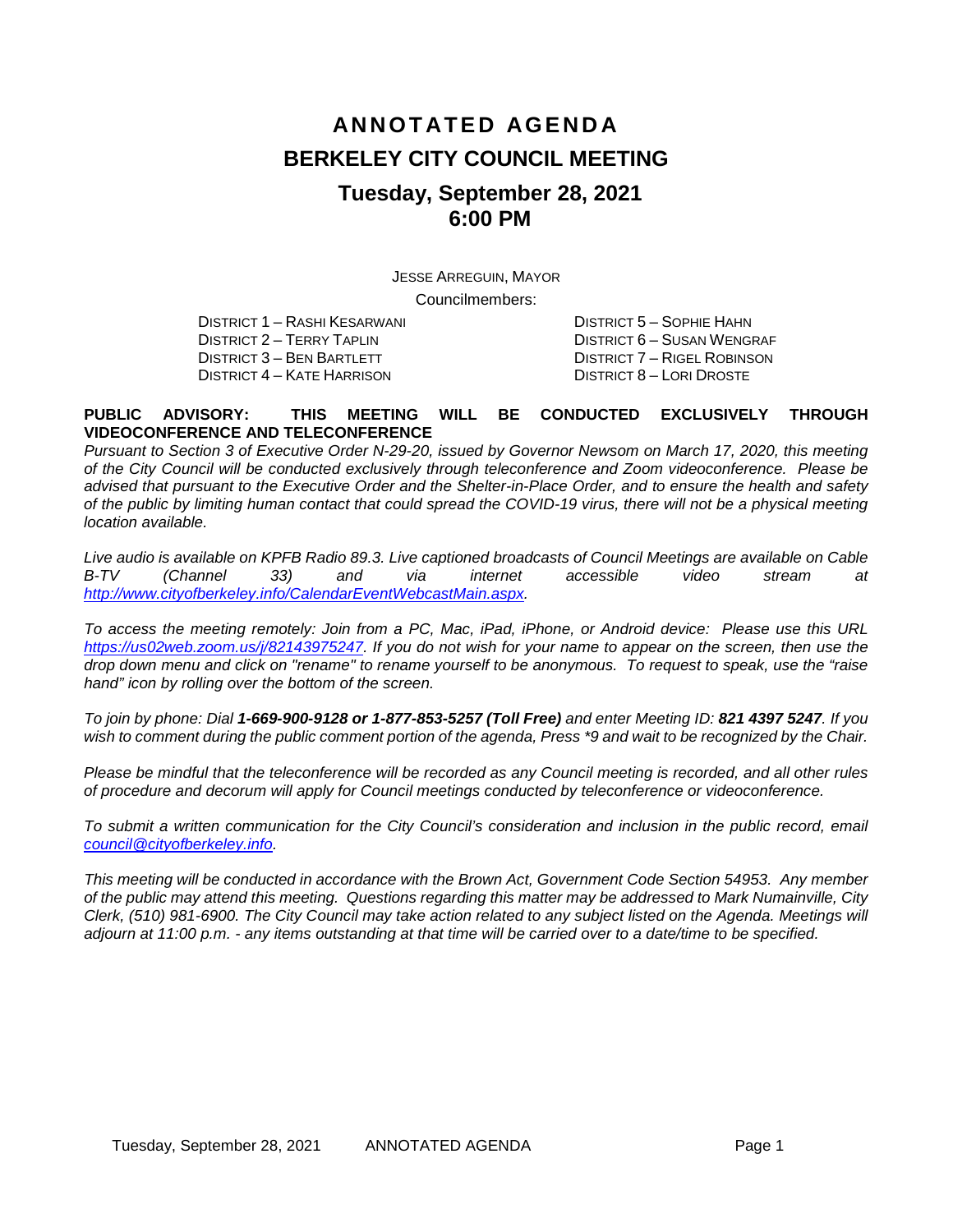### **Preliminary Matters**

**Roll Call:** 6:03 p.m.

**Present:** Harrison, Hahn, Wengraf, Robinson, Droste, Arreguin

Absent: Kesarwani, Taplin, Bartlett

Councilmember Taplin present at 6:04 p.m.

Councilmember Kesarwani present at 6:09 p.m.

Councilmember Bartlett present at 6:15 p.m.

### **Ceremonial Matters:**

- 1. Recognition of Berkeley Fire for Efforts to Save Echo Lake Camp
- 2. Recognition of Loren Jones, Local Activist
- 3. Adjournment in Memory of Professor Leon Litwack, UC Berkeley Professor
- 4. Adjournment in Memory of Gene Poschman, Former Planning Commissioner
- 5. Adjournment in Memory of Frank Darr, Local Activist
- 6. Recognition of September as Childhood Cancer Month

### **City Manager Comments:**

City Manager showed a video from the Fire Department regarding wildfire evacuation. The Fire Department is holding practice evacuations on October 8 and October 9.

### **Public Comment on Non-Agenda Matters:** 10 speakers.

**Public Comment on Consent Calendar and Information Items Only:** 40 speakers.

### **Consent Calendar**

**Action:** M/S/C (Arreguin/Robinson) to accept an urgency item from Mayor Arreguin pursuant to Government Code Section 54954.2(b)(2) entitled Re-Establishing a COVID-19 Business Damage Mitigation Fund. Councilmember Robinson added as a co-sponsor. **Vote:** All Ayes.

**Action:** M/S/C (Arreguin/Robinson) to accept an urgency item from the City Attorney pursuant to Government Code Section 54954.2(b)(2) entitled Resolution Making Required Findings Pursuant to the Government Code and Directing City Legislative Bodies to Continue to Meet Via Videoconference and Teleconference. **Vote:** All Ayes.

**Action:** M/S/C (Arreguin/Harrison) to accept revised and supplemental materials on Item 16 (City Manager), Item 18 (Harrison), and Item 23 (Taplin). **Vote:** All Ayes.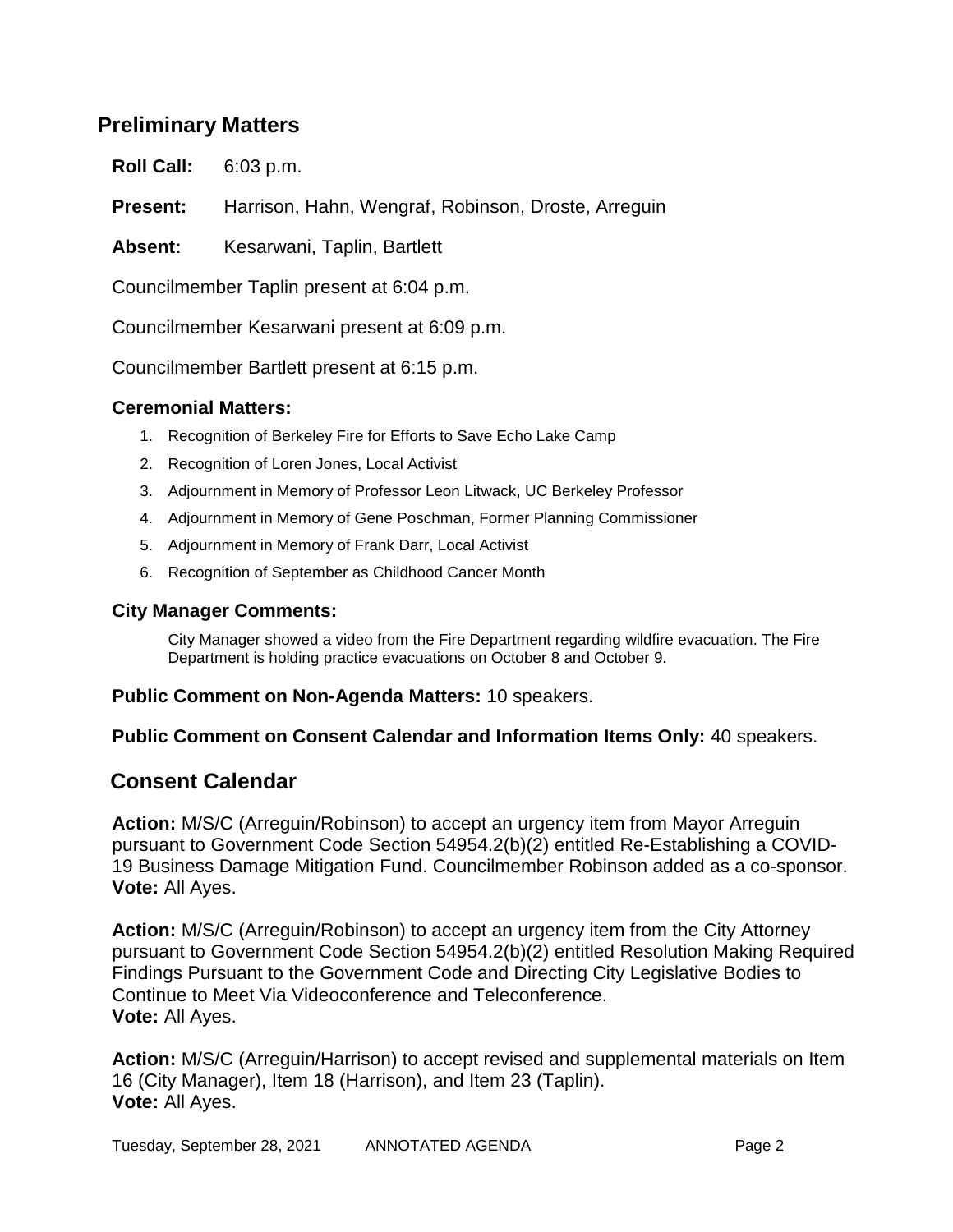**Action:** M/S/C (Arreguin/Wengraf) to adopt the Consent Calendar in one motion except as indicated. **Vote:** All Ayes.

Recess 9:12 p.m. – 9:22 p.m.

### **Urgency Item: Re-Establishing a COVID-19 Business Damage Mitigation Fund From: Mayor Jesse Arreguín (Author)**

**Recommendation:** Refer to the City Manager to re-establish the COVID-19 Business Damage Mitigation Fund in an amount up to \$50,000 to provide one-time grants to small businesses who experience property damage due to vandalism and other problematic behavior during this COVID-19 local State of Emergency. Authorize the City Manager to appropriate funding for the Mitigation Fund from Berkeley Relief Fund donations received through the East Bay Community Foundation. **Action:** Approved recommendation.

### **Urgency Item: Resolution Making Required Findings Pursuant to the Government Code and Directing City Legislative Bodies to Continue to Meet Via Videoconference and Teleconference**

### **From: Farimah Faiz Brown, City Attorney**

**Recommendation:** Adopt a resolution making the required findings pursuant to Government Code Section 54953(e)(3) and determining that as a result of the continued threat to public health and safety posed by the spread of COVID-19, City legislative bodies shall continue to meet via videoconference and teleconference. **Action:** Adopted Resolution No. 70,030–N.S.

### **Recess Items**

**1. Contract No. 32100192 Amendment: California Constructores for Construction of Pedestrian Improvements at California Street/Dwight Way Intersection From: City Manager**

**Recommendation:** Adopt a Resolution ratifying the action taken by the City Manager during recess to amend Contract No. 32100192 with California Constructores for work on the Fiscal Year 2020 Sidewalk Repairs Project, Specification No. 20-11409-C, to perform safety-related pedestrian improvements at the California Street/Dwight Way intersection, increasing the current contract amount by up to \$175,900, for a total amount not to exceed \$2,175,900. **Financial Implications:** General Fund - \$175,900 Contact: Liam Garland, Public Works, (510) 981-6300

**Action:** Adopted Resolution No. 70,031–N.S.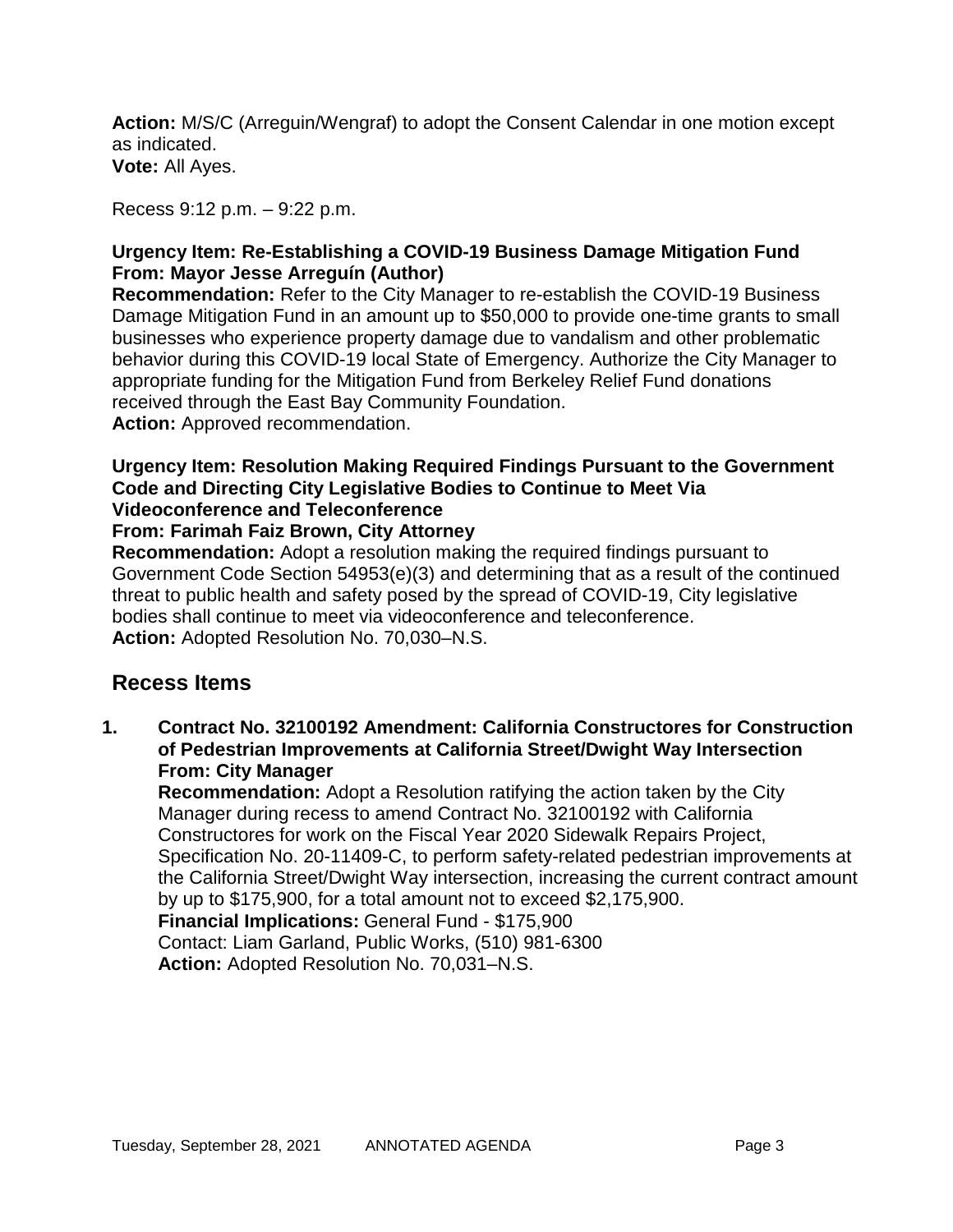### **2. Amendments to Berkeley Municipal Code Section 19.44.020 (Housing Advisory Commission)**

### **From: City Manager**

**Recommendation:** Adopt second reading of Ordinance No. 7,782–N.S. amending Berkeley Municipal Code Chapter 19.44.020 to include oversight of Measure O bond-funded housing initiatives as established by Resolution No. 68,703-N.S. and future voter-approved bonds and measures dedicated to affordable housing. **First Reading Vote:** All Ayes.

**Financial Implications:** See report

Contact: Lisa Warhuus, Health, Housing, and Community Services, (510) 981-5400 **Action:** Adopted second reading of Ordinance No. 7,782-N.S.

#### **3. Transfer of Two Property Parcels to the State of California for the Ashby-San Pablo Intersection Improvements Project From: City Manager**

#### **Recommendation:** Adopt second reading of Ordinance No. 7,783-N.S. authorizing the City Manager to execute the attached Grant Deed for Parcel No. 63719 and Quitclaim Deed for easement on Parcel No. 63720-1 with the State of California, Department of Transportation ("Caltrans") and any associated documents as necessary for the transfer of the property interests in these two parcels of property to Caltrans, for the Ashby-San Pablo Intersection Improvements Project ("Project"), Specification No. 18-11182-C.

### **First Reading Vote:** All Ayes.

**Financial Implications:** See report

Contact: Liam Garland, Public Works, (510) 981-6300 **Action:** Adopted second reading of Ordinance No. 7,783-N.S.

## **4. Contract No. 9712A Amendment: QuickCaption, Inc. for Real-Time Closed Captioning Stenography Services**

### **From: City Manager**

**Recommendation:** Adopt a Resolution authorizing the City Manager to amend Contract No. 9712A with QuickCaption, Inc. for the provision of real-time closed captioning stenography services, including captioning virtual meetings, at all work sessions, regular and special meetings of the City Council and Successor Agency to the former Redevelopment Agency, increasing the contract by \$120,000 for a total not to exceed amount of \$321,900.

**Financial Implications:** General Fund - \$120,000 Contact: Mark Numainville, City Clerk, (510) 981-6900 **Action:** Adopted Resolution No. 70,032–N.S.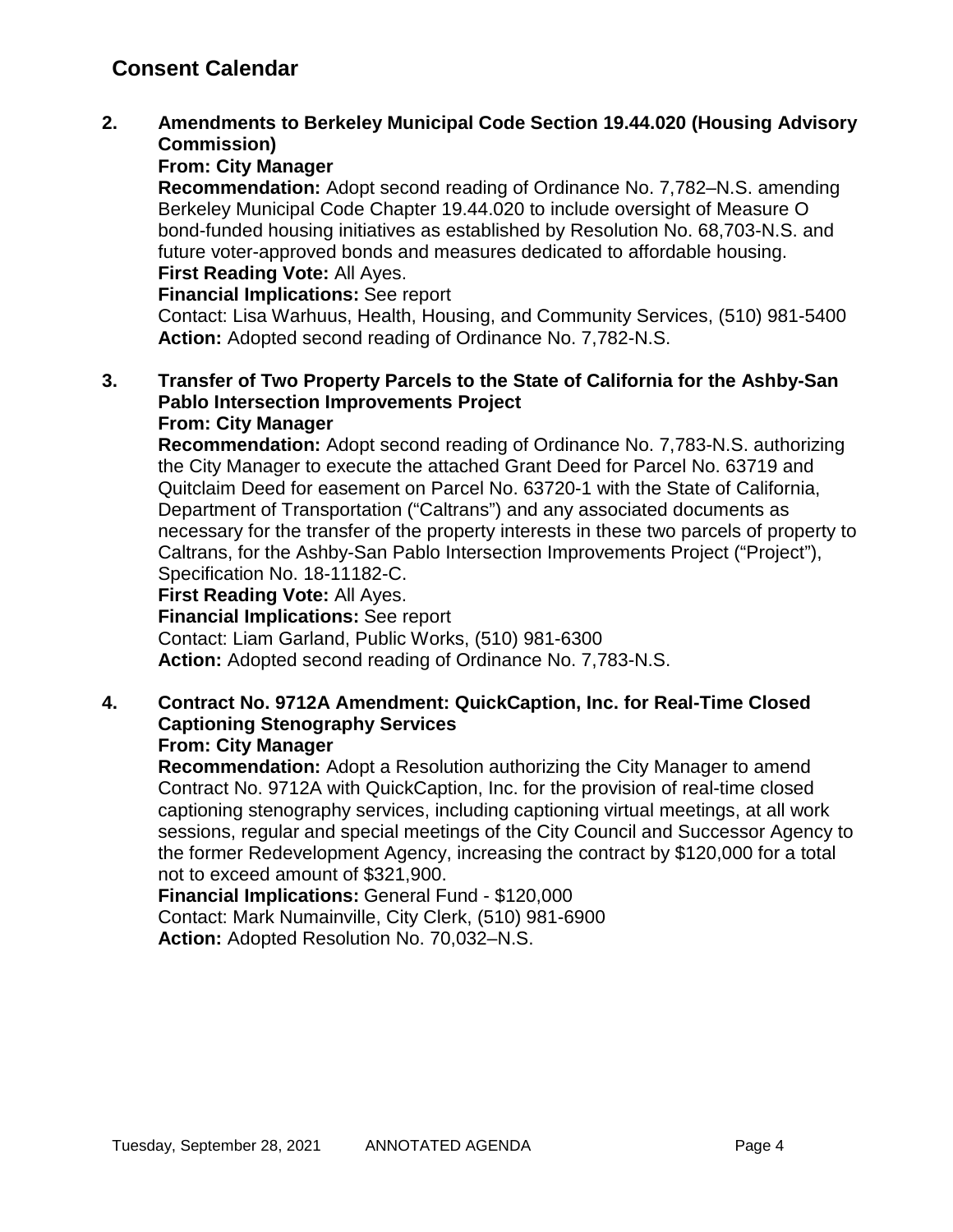**5. Grant from the William and Flora Hewlett Foundation From: City Manager**

**Recommendation:** Adopt a Resolution accepting a \$10,525 grant from the William and Flora Hewlett Foundation, which augments a prior grant of \$20,000 awarded and accepted in 2019 for an assessment of arts space affordability challenges, displacement risks and possible strategies to protect affordable spaces for arts organizations, artists and cultural workers in Berkeley. **Financial Implications:** \$10,525 (Grant) Contact: Dave White, City Manager's Office, (510) 981-7000 **Action:** Adopted Resolution No. 70,033–N.S.

**6. Formal Bid Solicitations and Request for Proposals Scheduled for Possible Issuance After Council Approval on September 28, 2021 From: City Manager**

**Recommendation:** Approve the request for proposals or invitation for bids (attached to staff report) that will be, or are planned to be, issued upon final approval by the requesting department or division. All contracts over the City Manager's threshold will be returned to Council for final approval.

**Financial Implications:** Various Funds - \$6,675,000 Contact: Henry Oyekanmi, Finance, (510) 981-7300 **Action:** Approved recommendation.

### **7. Contract: Genasys for Citywide Outdoor Warning System From: City Manager**

**Recommendation:** Adopt a Resolution authorizing the City Manager to enter into a contract with Genasys, Inc. for consulting, planning, construction, installation, software hosting, and implementation of a Citywide Outdoor Warning System (OWS), for a total amount not to exceed \$1,974,457. **Financial Implications:** Measure FF - \$1,974,457 Contact: Abe Roman, Fire, (510) 981-3473 **Action:** Adopted Resolution No. 70,034–N.S.

### **8. Grant Application: Funding from FEMA's Assistance to Firefighters Grant to Support a Regional Fire Service Leadership Development Academy From: City Manager**

**Recommendation:** Adopt a Resolution authorizing the City Manager to apply for and accept a grant, and any amendments, from the Federal Emergency Management Agency (FEMA) Assistance to Firefighters Grant Program in the amount of \$168,272 to fund a Regional Fire Service Leadership Development Academy (LDA), and to accept grant funds and execute resulting grant agreements. **Financial Implications:** See report Contact: Abe Roman, Fire, (510) 981-3473

**Action:** Adopted Resolution No. 70,035–N.S.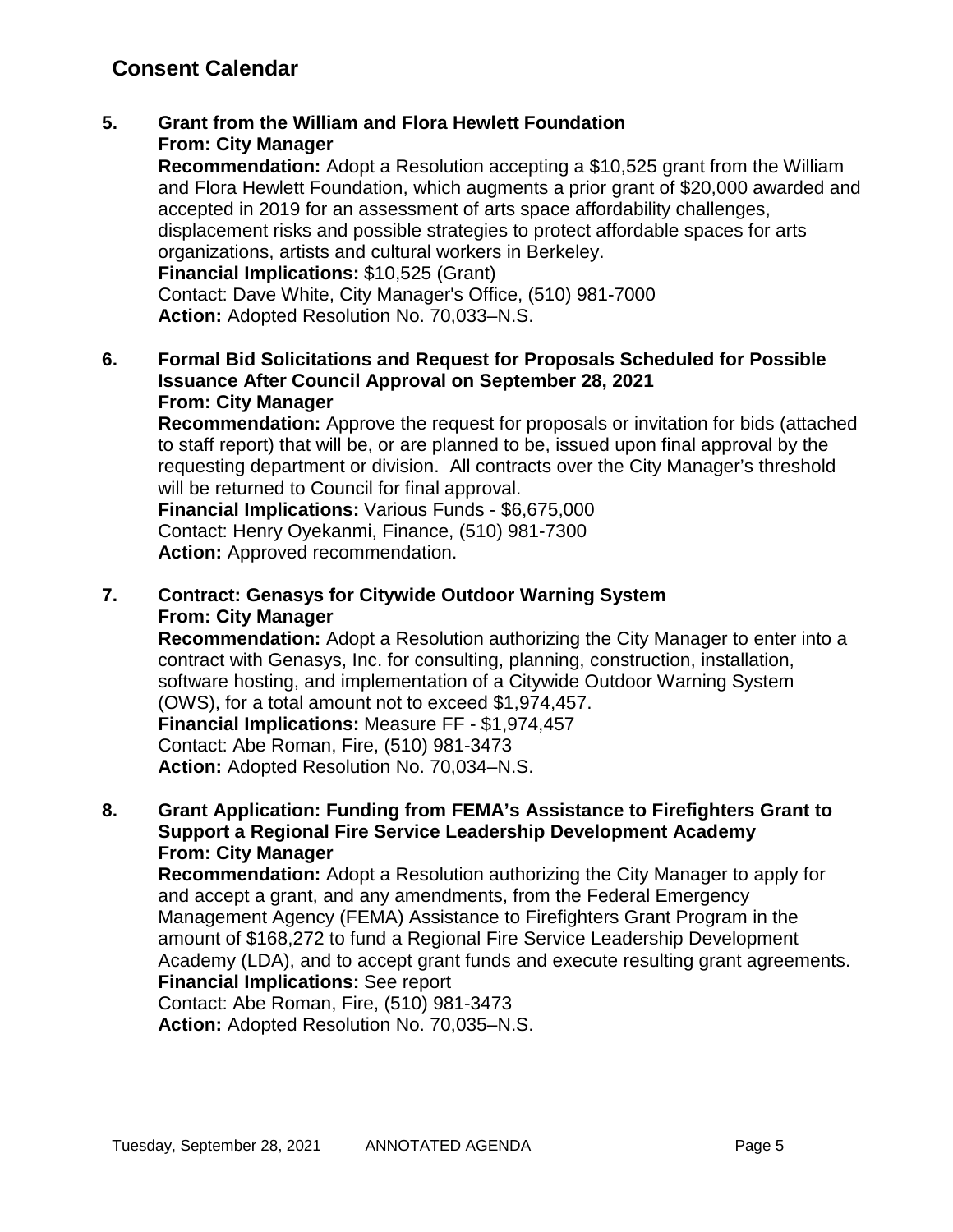### **9. Contract No. 31900132 Amendment: Building Opportunities for Self-Sufficiency for Representative Payee Services**

### **From: City Manager**

**Recommendation:** Adopt a Resolution authorizing the City Manager or her designee to execute a contract amendment with vendor Building Opportunities for Self-Sufficiency (BOSS) to provide Representative Payee services. The amendment will add \$100,000 to the current contract and extend it through June 30, 2022 for a total contract not to exceed amount of \$300,000.

**Financial Implications:** Mental Health Service Act Fund - \$100,000 Contact: Lisa Warhuus, Health, Housing, and Community Services, (510) 981-5400 **Action:** Adopted Resolution No. 70,036–N.S.

### **10. Contract: Berkeley Free Clinic for Laboratory Services From: City Manager**

**Recommendation:** Adopt a Resolution authorizing the City Manager or her designee to execute a contract and any amendments or extensions with the Berkeley Free Clinic (BFC) for laboratory services, in an amount not to exceed \$150,000 for the period July 1, 2021 through June 30, 2024.

**Financial Implications:** General Fund - \$150,000

Contact: Lisa Warhuus, Health, Housing, and Community Services, (510) 981-5400 **Action:** Adopted Resolution No. 70,037–N.S.

### **11. Memorandum of Understanding with Alameda County Behavioral Health Care Services for Wellness Center Operations**

#### **From: City Manager**

**Recommendation:** Adopt a Resolution authorizing the City Manager or her designee to adopt a Memorandum of Understanding between the City of Berkeley and Alameda County Behavioral Health Care Services for the term July 1, 2021 through June 30, 2023 for an expenditure of up to \$491,933 to fund the operational costs of a Mental Health Wellness Center located in Berkeley.

**Financial Implications:** Mental Health Service Act Fund - \$491,933 Contact: Lisa Warhuus, Health, Housing, and Community Services, (510) 981-5400 **Action:** Adopted Resolution No. 70,038–N.S.

### **12. Donation: Memorial Bench at Cesar Chavez Park in Memory of Nancy Park From: City Manager**

**Recommendation:** Adopt a Resolution accepting a cash donation in the amount of \$3,400 for a memorial bench to be placed at Cesar Chavez Park in memory of Nancy Park.

### **Financial Implications:** \$3,400 (donation)

Contact: Scott Ferris, Parks, Recreation and Waterfront, (510) 981-6700 **Action:** Adopted Resolution No. 70,039–N.S.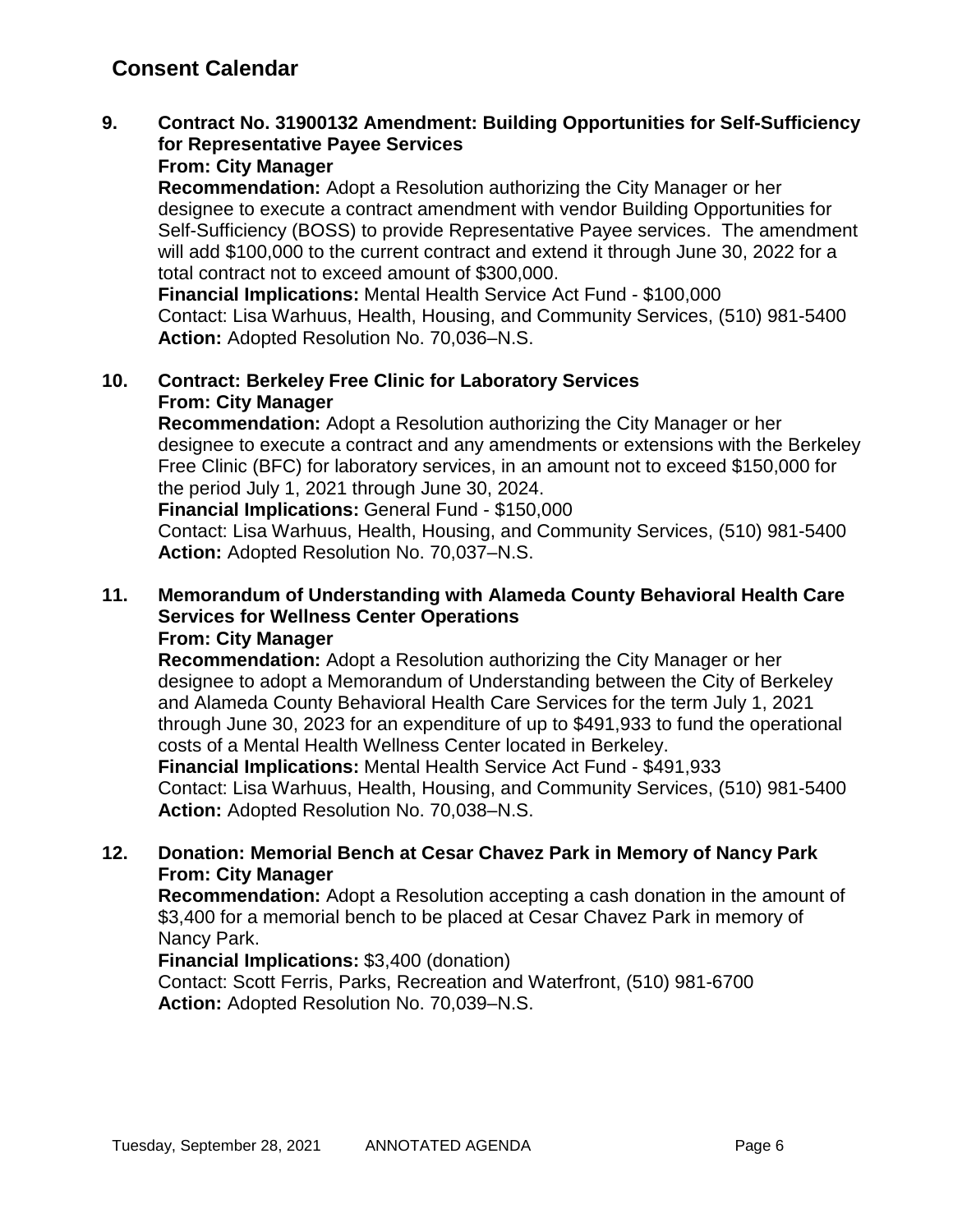**13. Donation: Memorial Bench at Greg Brown Park in memory of Michael, Anna, and John Wyman**

### **From: City Manager**

**Recommendation:** Adopt a Resolution accepting a cash donation in the amount of \$3,400 for a memorial bench to be placed at Greg Brown Park in memory of Michael, Anna, and John Wyman.

**Financial Implications:** \$3,400 (donation)

Contact: Scott Ferris, Parks, Recreation and Waterfront, (510) 981-6700 **Action:** Adopted Resolution No. 70,040–N.S.

### **14. Donation: Memorial Bench at the Jane Hammond Softball Field at Corodonices Park in memory of Dixie Lewis**

#### **From: City Manager**

**Recommendation:** Adopt a Resolution accepting a cash donation in the amount of \$3,400 for a memorial bench to be placed at the Jane Hammond Softball Field at Codornices Park in memory of Dixie Lewis.

**Financial Implications:** \$3,400 (donation)

Contact: Scott Ferris, Parks, Recreation and Waterfront, (510) 981-6700 **Action:** Adopted Resolution No. 70,041–N.S.

### **15. Donation: Memorial Bench at Shorebird Park at the Berkeley Marina in Memory of Shay M. Finnegan**

### **From: City Manager**

**Recommendation:** Adopt a Resolution accepting a cash donation in the amount of \$3,400 for a memorial bench to be placed at Shorebird Park in memory of Shay M. Finnegan.

**Financial Implications:** \$3,400 (donation)

Contact: Scott Ferris, Parks, Recreation and Waterfront, (510) 981-6700 **Action:** Adopted Resolution No. 70,042–N.S.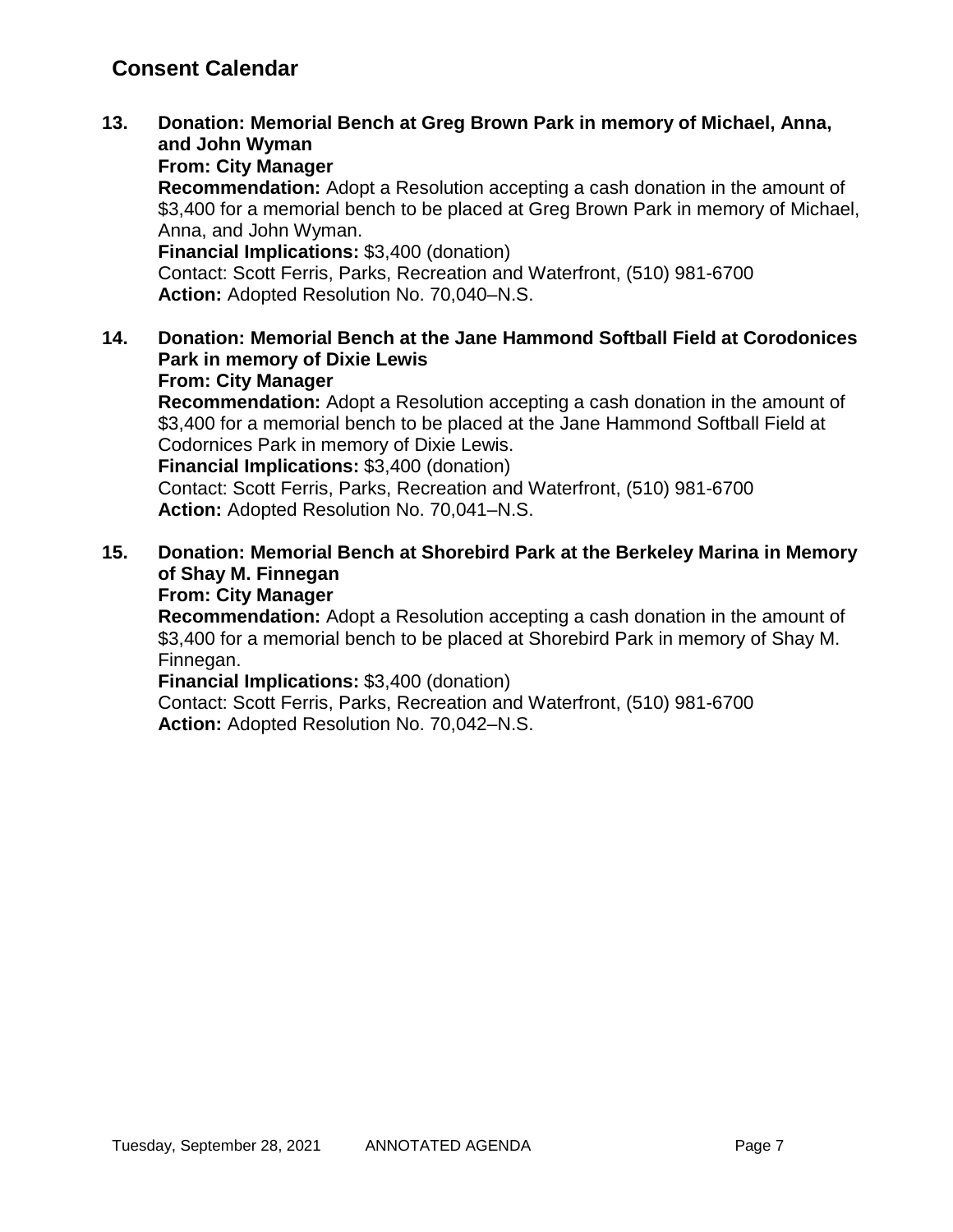### **16. Exclusive Negotiating Agreement with Innovation Properties Group for 199 Seawall Drive**

### **From: City Manager**

**Recommendation:** Adopt a Resolution authorizing the City Manager or her designee to execute an Exclusive Negotiating Agreement with Innovation Properties Group to develop a pre-development agreement that could lead to a long-term lease of City property at 199 Seawall Drive and a short-term license for a portion of the adjacent parking lot.

#### **Financial Implications:** None

Contact: Scott Ferris, Parks, Recreation and Waterfront, (510) 981-6700 **Action:** Adopted Resolution No. 70,043–N.S. as amended in the supplemental materials from the City Manager with a revision in Section 8.e. of Exhibit A, the agreement, to read:

*e. Labor Peace. IPG understands that it is the City's expectation that any future Master Lease, and any potential sublease agreements, would include provisions that a hospitality operation at the 199 Seawall Drive property shall be required to provide evidence satisfactory to the City that it is party to a labor peace agreement that protects the City's proprietary interest in the property.*

#### **17. Contract No. 10508 Amendment: Ben Noble, City and Regional Planning for Zoning Ordinance Revision Project (ZORP) From: City Manager**

**Recommendation:** Adopt a Resolution authorizing the City Manager to execute an amendment to Contract No. 10508 with Ben Noble, City and Regional Planning, to develop objective standards in the Zoning Ordinance as ZORP Phase 2, increasing the contract amount by \$125,000 to a new total not-to-exceed contract amount of \$425,000, and extending the contract period to December 31, 2023.

**Financial Implications:** General Fund - \$125,000

Contact: Jordan Klein, Planning and Development, (510) 981-7400 **Action:** Adopted Resolution No. 70,044–N.S.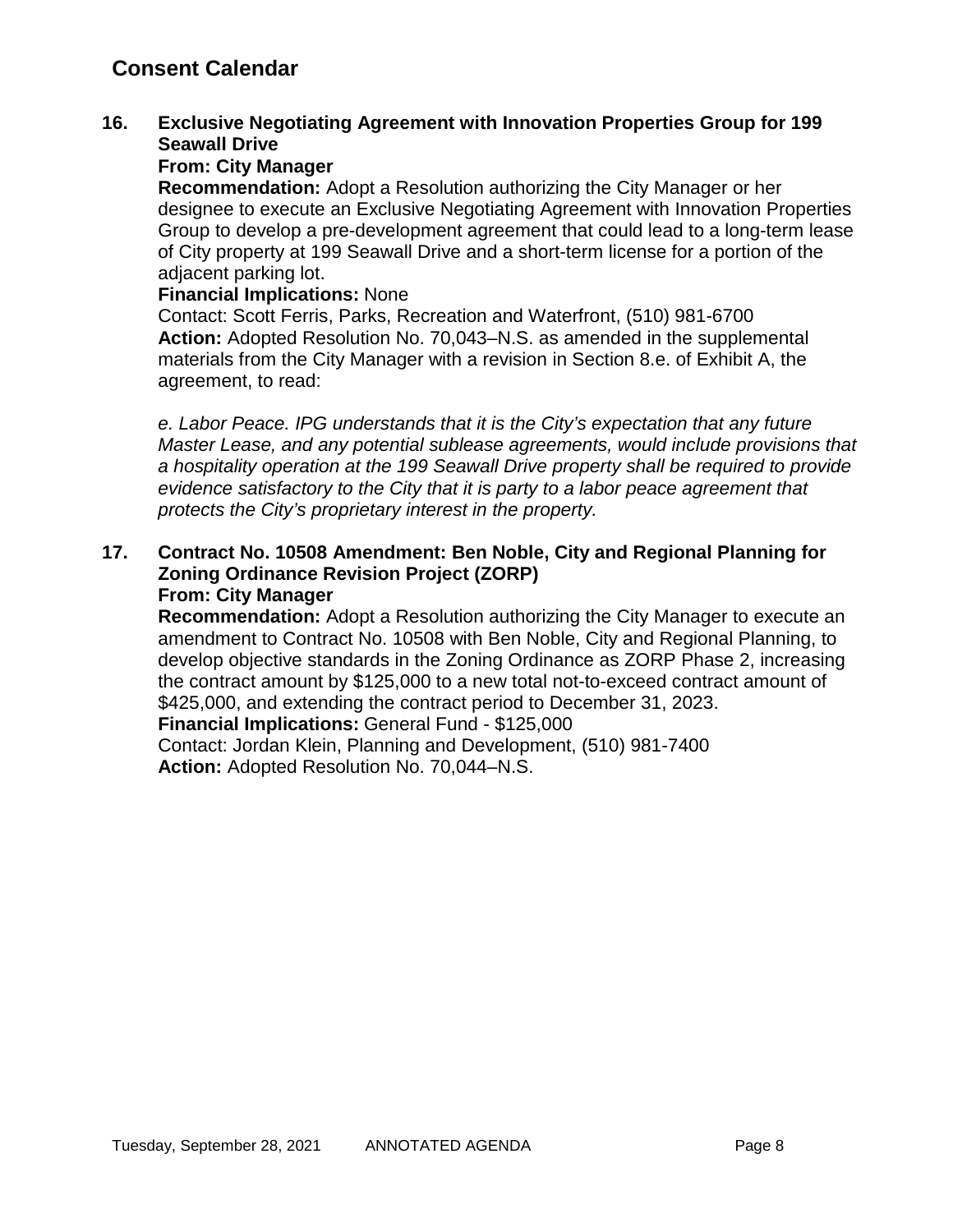### **18. Lease Agreement with Motorola Solutions for Public Safety Radios From: City Manager**

**Recommendation:** Adopt a Resolution authorizing the City Manager to enter into an initial seven-year lease and any future amendments with seven annual payments estimated at \$920,000 and not to exceed \$6.5 million dollars total for public safety radios with Motorola Solutions.

**Financial Implications:** See report

Contact: Jennifer Louis, Police, (510) 981-5900, Abe Roman, Fire, (510) 981-3473 **Action:** 1) Adopted Resolution No. 70,045–N.S. authorizing the City Manager to enter into an initial seven-year lease and any future amendments with seven annual payments estimated at \$920,000 and not to exceed \$6.5 million dollars total for public safety radios with Motorola Solutions.

2) Adopt the following policy: It is the policy of the Berkeley City Council that the City of Berkeley, including the Berkeley Police Department and Berkeley Fire Department, will continue its practice of the primary channel being used in an unencrypted manner and shall only use encrypted public safety radio channels during Special Response Team operations, special patrol and investigative operations, prolonged critical incidents, execution of search warrants, or to transmit Criminal Justice Information and Personally Identifiable Information related to the California Law Enforcement Telecommunications System and pursuant to California Department of Justice Information Bulletin No. 20-09-CJIS. In accordance with the First Amendment and in spirit of transparency, all other public safety radio transmissions shall be unencrypted and thereby transmittable to the news media and public through scanners or other relevant technology.

3) Provide direction to the City Manager that before the contract is executed the City Manager will present an item for the sanctuary policy waiver to the Council on a future agenda.

**Vote:** Ayes – Kesarwani, Taplin, Wengraf, Robinson, Droste, Arreguin; Noes – Bartlett, Harrison; Abstain – Hahn.

### **19. Purchase Orders: Bruce's Tire, Inc. for New Automobile and Truck Tires From: City Manager**

**Recommendation:** Adopt a Resolution authorizing the City Manager to execute yearly purchase orders for new tires for City owned vehicles and equipment with Bruce's Tire, Inc. in an amount not to exceed \$2,900,000 for FY 2022 through FY 2026.

**Financial Implications:** Equipment Maintenance Fund - \$2,900,000 Contact: Liam Garland, Public Works, (510) 981-6300 **Action:** Adopted Resolution No. 70,046–N.S.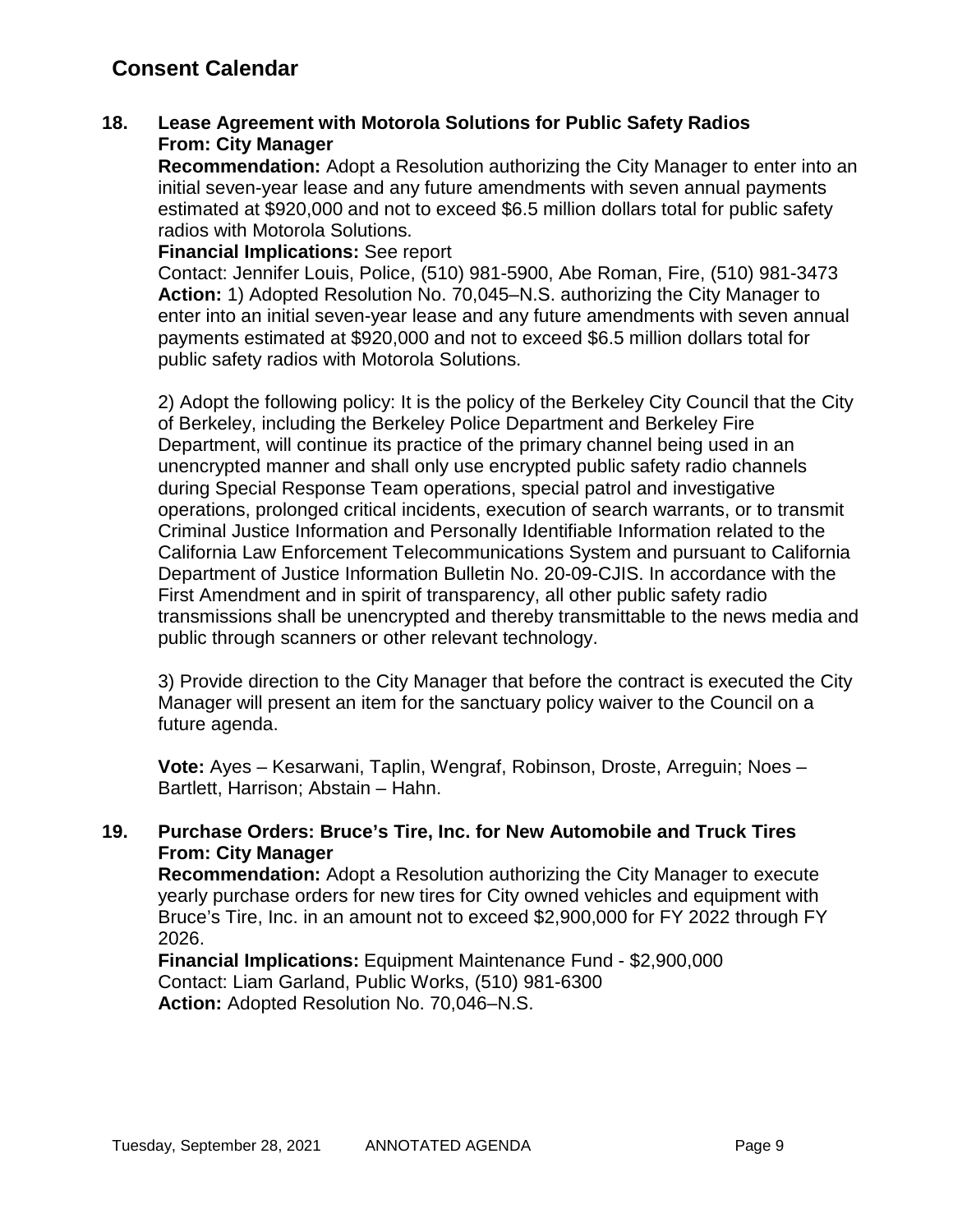### **20. Extending the Requirements for Telestaff Time Reporting From: Disaster and Fire Safety Commission**

**Recommendation:** The Disaster and Fire Safety Commission (DFSC) recommends that the Berkeley Fire Department require that all overtime recorded for Fire Suppression be coded properly in the Telestaff application to show the reason for the overtime. Further, to assist determining what overtime is eligible to be charged to Measure GG as "Minimum Staffing" that overtime must be properly coded as supporting minimum staffing. (Currently, this would be code 00FS10 and 00FS11). This would not affect charges for Measure GG approved time or overtime. In addition, we recommend that in any future reports to the DFSC on Measure GG budget that the report include a breakdown of the time by labor purpose of both regular and overtime.

**Financial Implications:** See report Contact: Keith May, Commission Secretary, (510) 981-3473 **Action:** Approved the City Manager's recommendation:

*The City Manager concurs with the content and recommendations of the Disaster and Fire Commission's Report. At the time of this report, details regarding how the information was being transferred from the Telestaff program and added to Enterprise Resource Management Application (ERMA) was not fully realized by the Disaster and Fire Safety Commission.* 

*Telestaff records all overtime of personnel with various codes that relates to specific reasons that personnel are being hired to work. Those codes are noted and assigned in ERMA when payroll is being completed by finance staff. The Commission's recommendation is a standard practice when staff is completing payroll procedures.*

### **21. Appointment of Tommy Escarcega to Mental Health Commission From: Mental Health Commission**

**Recommendation:** Adopt a Resolution appointing: Tommy Escarcega as a representative of the Special Public Interest, Consumer Category, to complete her first 3-year term beginning September 29, 2021 and ending September 28, 2024. **Financial Implications:** None

Contact: Jamie Works-Wright, Commission Secretary, (510) 981-5400 **Action:** Adopted Resolution No. 70,047–N.S.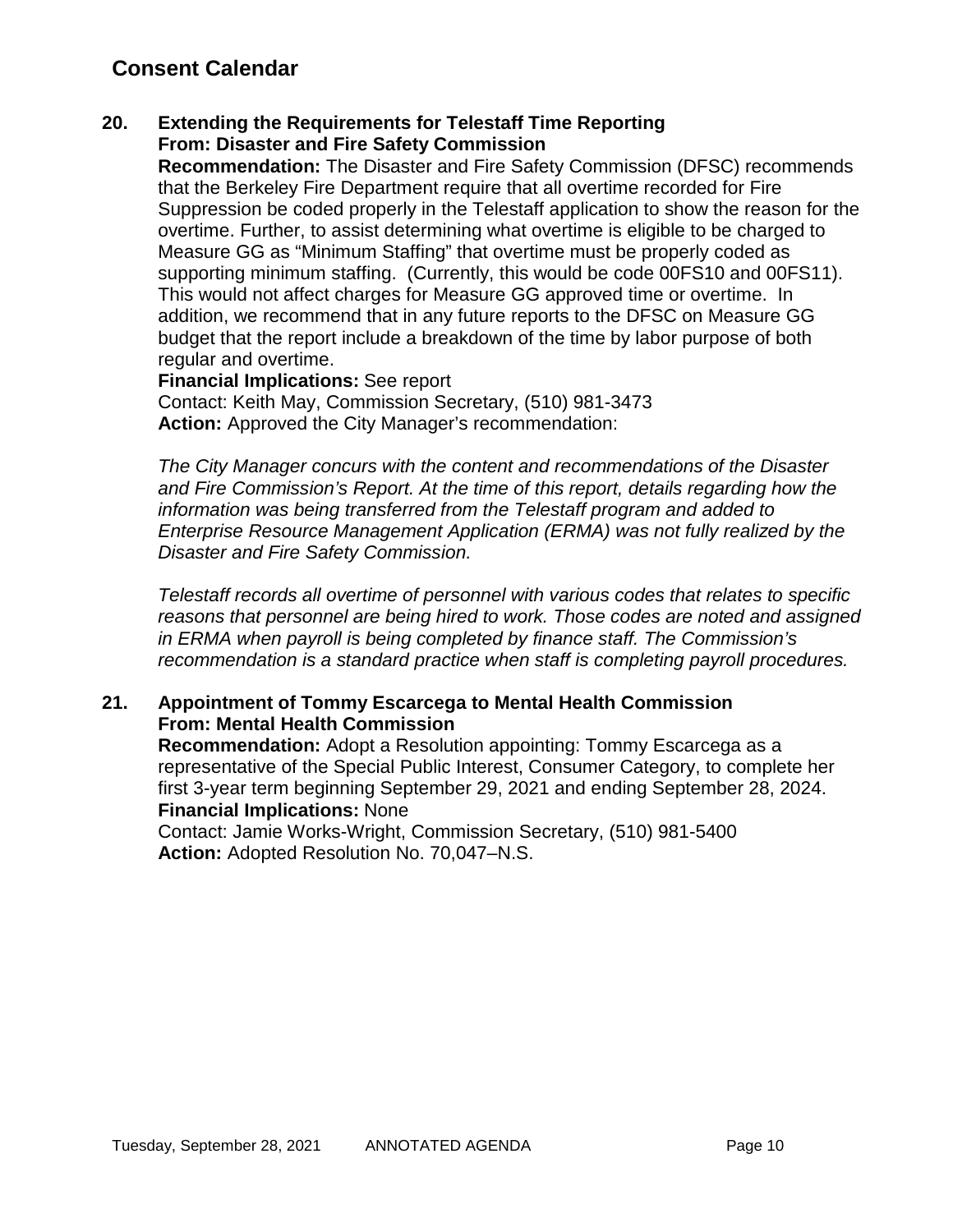### **Council Consent Items**

**22. Referral to Strengthen Public Health and Environmental Impact Mitigation for Industrial Facilities in the Manufacturing Zone**

**From: Councilmember Kesarwani (Author), Councilmember Taplin (Co-Sponsor), Councilmember Droste (Co-Sponsor), Councilmember Wengraf (Co-Sponsor)**

**Recommendation:** Refer to the City Manager to: Establish a procedure for enhanced review of use permits in the manufacturing zone for industrial facilities upon initial submission or upon submission of an amended use permit—in order to ensure public health and environmental impacts are appropriately mitigated as a condition of the use permit. Further, if appropriate, consider mitigation that includes the use-permit applicant contracting with a certified third-party to install air quality monitoring device(s) that can enable periodic reporting on pollutants relevant to the particular industrial process proposed in the initial or amended use permit. Explore feasibility of increasing penalty fee schedule as a deterrence for use-permit violations related to public health and environmental impacts, such as air, noise, and water pollution.

#### **Financial Implications:** Staff time

Contact: Rashi Kesarwani, Councilmember, District 1, (510) 981-7110 **Action:** Approved recommendation as revised in Supplemental Communications Packet #2 from Councilmember Kesarwani to add Councilmembers Droste, Taplin and Wengraf as cosponsors. Also, to add limited refinements to the recommendation specifying ongoing monitoring and reporting of pollutants associated with the particular process proposed in the initial or amended use permit; and adds soil pollution to the list of potential environmental impacts.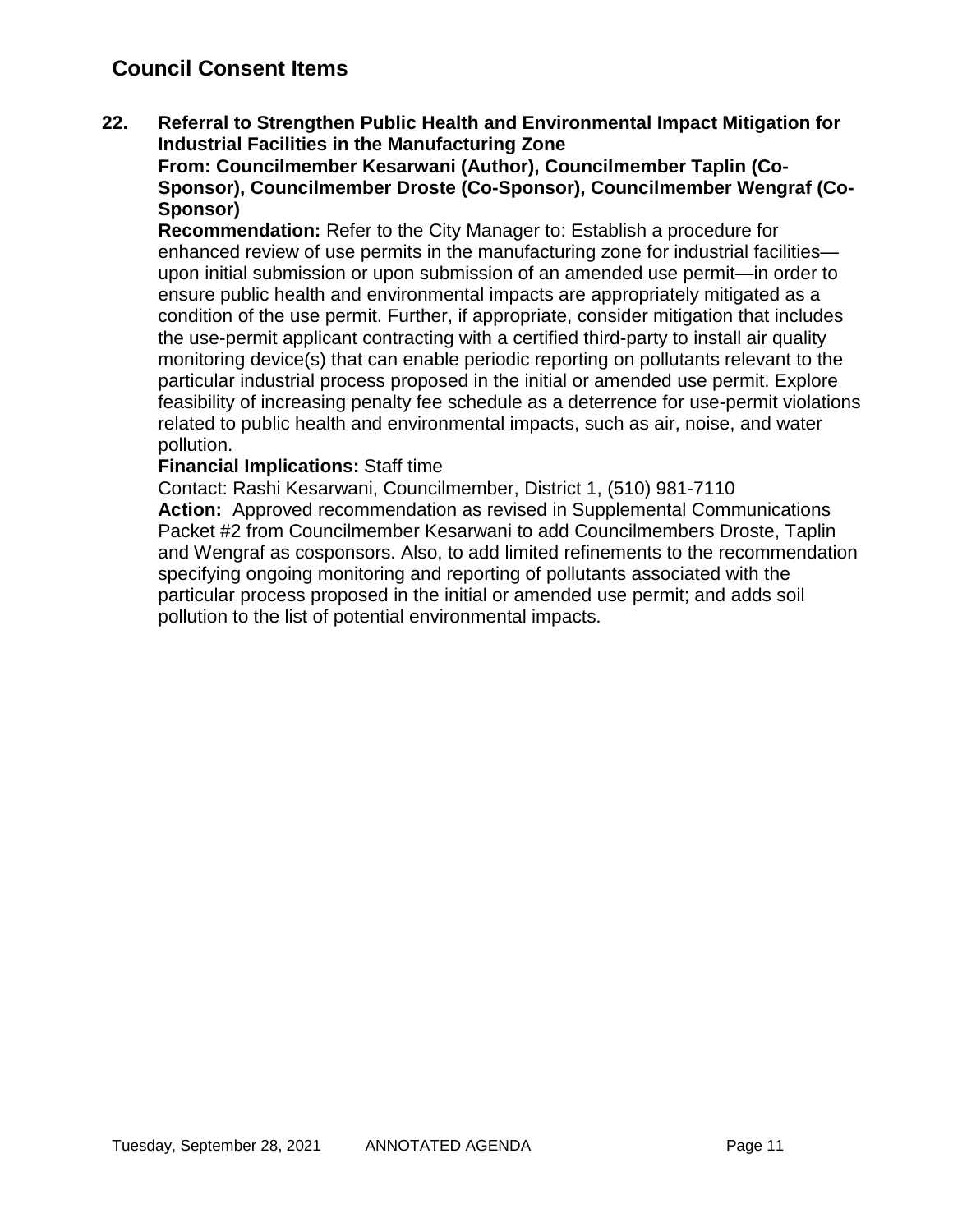**23. Amending BMC Section 14.56.070 for 3-Ton Commercial Truck Weight Limit on Berkeley's Bicycle Boulevards and on At-Risk West Berkeley Residential Streets**

**From: Councilmember Taplin (Author), Councilmember Kesarwani (Co-Sponsor), Councilmember Wengraf (Co-Sponsor)**

**Recommendation:** Adopt first reading of an Ordinance amending Berkeley Municipal Code (BMC) Section 14.56.070 to add 3-ton commercial truck weight limits on:

- 1. Ninth Street between Dwight Way and Heinz Avenue
- 2. Addison Street between San Pablo Avenue and Sixth Street;
- 3. Allston Way between San Pablo Avenue and Sixth Street;
- 4. Bancroft Way between San Pablo Avenue and Sixth Street;
- 5. Channing Way between San Pablo Avenue and Fourth Street;
- 6. Dwight Way between San Pablo Avenue and Sixth Street;
- 7. Camelia Street between Eighth Street and Ninth Street;
- 8. Eighth Street between Jackson Street and Camelia Street;
- 9. Ninth Street between Camelia Street and Cedar Street;
- 10. Virginia Street between Sacramento Street and Martin Luther King Jr. Way;
- 11. Virginia Street between Shattuck Avenue and Euclid Avenue;
- 12. Channing Way between Martin Luther King Jr. Way and Piedmont Avenue;
- 13. Heinz Avenue between Ninth Street and San Pablo Avenue;
- 14. Russell Street between San Pablo Avenue and Shattuck Avenue;
- 15. Russell Street between Telegraph Avenue and Claremont Avenue;
- 16. California Street between Hopkins Street and University Avenue;
- 17. California Street between Dwight Way and Russell Street;
- 18. King Street between Russell Street and Stanford Avenue;
- 19. Milvia Street from Dwight Way to Russell Street;
- 20. Bowditch Street from Bancroft Way to Dwight Way;
- 21. Hillegass Avenue from Dwight Way to Woolsey Street

### **Financial Implications:** See report

Contact: Terry Taplin, Councilmember, District 2, (510) 981-7120

**Action:** Adopted first reading of Ordinance No. 7,784–N.S. as revised in Supplemental Communications Packet #2 and Packet #3 from Councilmember Taplin to add several at-risk streets in neighborhoods experiencing through truck traffic, add Councilmember Hahn as a co-sponsor, and add exemptions for qualifying vehicles. Second reading scheduled for October 12, 2021.

### **24. Resolution in Support of Afghan Refugees**

### **From: Councilmember Taplin (Author), Mayor Arreguin (Author), Councilmember Hahn (Co-Sponsor)**

### **Recommendation:** Adopt a Resolution in support of refugees from Afghanistan. **Financial Implications:** None

Contact: Terry Taplin, Councilmember, District 2, (510) 981-7120 **Action:** Adopted Resolution No. 70,048–N.S.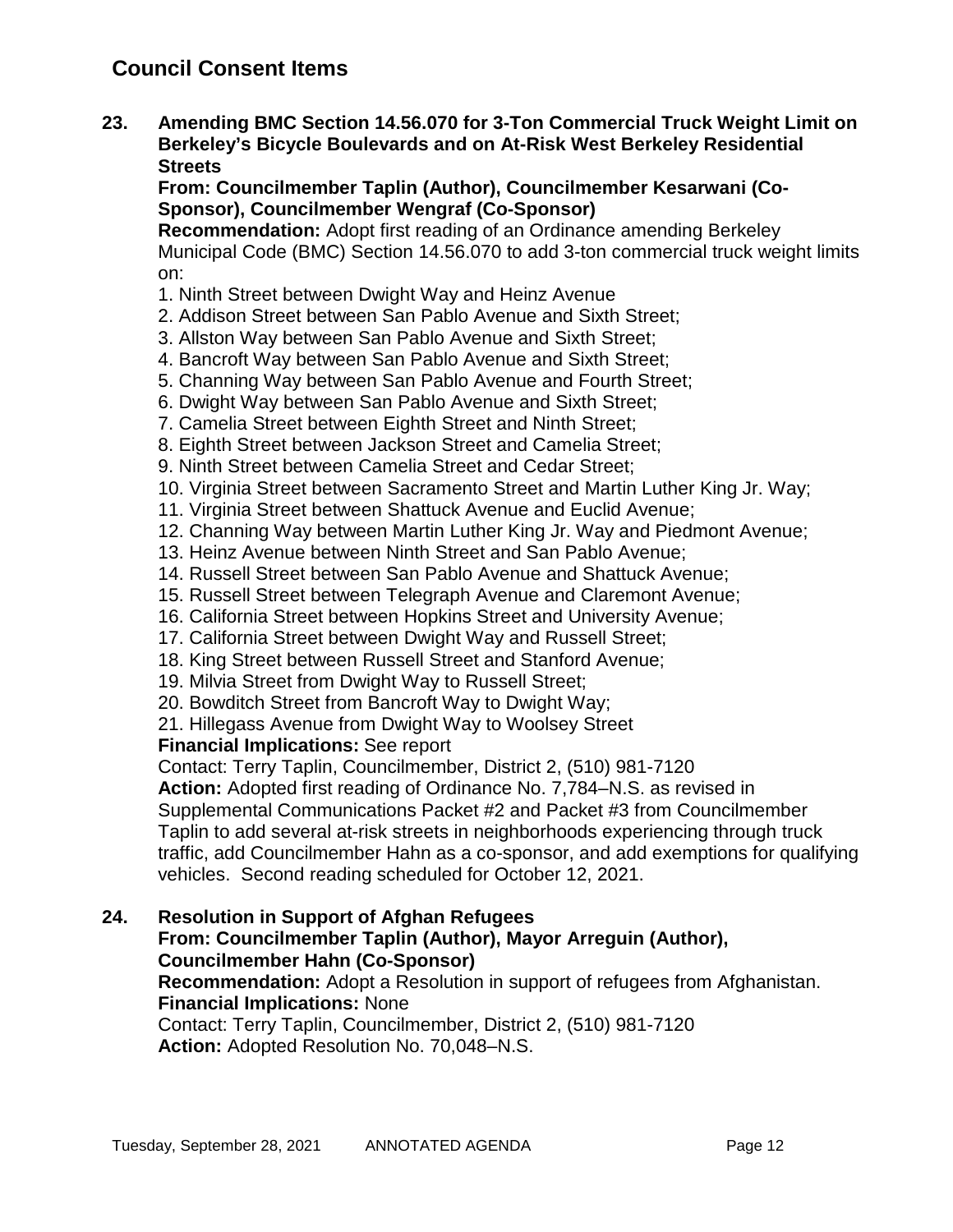### **Council Consent Items**

**25. Accessible Recreation Center for Ashby BART East Parking Lot** *(Item contains revised materials)*

**From: Councilmember Bartlett (Author), Mayor Arreguin (Co-Sponsor), Councilmember Taplin (Co-Sponsor), Councilmember Harrison (Co-Sponsor) Recommendation:** Refer to the City Manager to explore the feasibility of incorporating an accessible recreation center as part of the development of the Ashby BART East Parking Lot.

**Financial Implications:** See report Contact: Ben Bartlett, Councilmember, District 3, (510) 981-7130 **Action:** Item withdrawn by request of the author.

**26. Adopt a Resolution Renewing and Re-Affirming Wildfire Prevention and Safety From: Councilmember Wengraf (Author), Councilmember Harrison (Co-Sponsor), Councilmember Hahn (Co-Sponsor)**

**Recommendation:** Request that the Berkeley City Council adopt a resolution reaffirming that wildfire prevention and safety is a top priority in the City of Berkeley. **Financial Implications:** None

Contact: Susan Wengraf, Councilmember, District 6, (510) 981-7160 **Action:** Adopted Resolution No. 70,049–N.S. as revised in Supplemental Communications Packet #1 from Councilmember Wengraf to add mention of AP News analysis reporting Berkeley Hills zip code 94708 in the worst 1% of state for wildfire evacuation, the article and map showing 94708 location.

### **27. Amending BMC Section 14.56.040 to Reduce the Commercial Weight Limit on Marin Ave**

**From: Councilmember Wengraf (Author), Councilmember Hahn (Co-Sponsor), Councilmember Taplin (Co-Sponsor), Councilmember Droste (Co-Sponsor) Recommendation:** Adopt first reading of an Ordinance amending Berkeley Municipal Code (BMC) Section 14.56.040 to reduce the commercial vehicle weight limit from four tons gross weight to three tons gross weight on Marin Avenue between Grizzly Peak Boulevard and The Marin Fountain Circle. **Financial Implications:** See report

Contact: Susan Wengraf, Councilmember, District 6, (510) 981-7160 **Action:** Adopted first reading of Ordinance No. 7,785–N.S. Second reading scheduled for October 12, 2021.

### **Action Calendar**

*The public may comment on each item listed on the agenda for action as the item is taken up. For items moved to the Action Calendar from the Consent Calendar or Information Calendar, persons who spoke on the item during the Consent Calendar public comment period may speak again at the time the matter is taken up during the Action Calendar.*

*The Presiding Officer will request that persons wishing to speak use the "raise hand" function to determine the number of persons interested in speaking at that time. Up to ten (10) speakers may speak for two minutes. If there are more than ten persons interested in speaking, the Presiding Officer may limit the public comment for all speakers to one minute per speaker. Speakers are permitted to yield their time to one other speaker, however no one speaker shall have more than four minutes. The Presiding Officer may, with the consent of persons representing both sides of an issue, allocate a block of time to each side to present their issue.*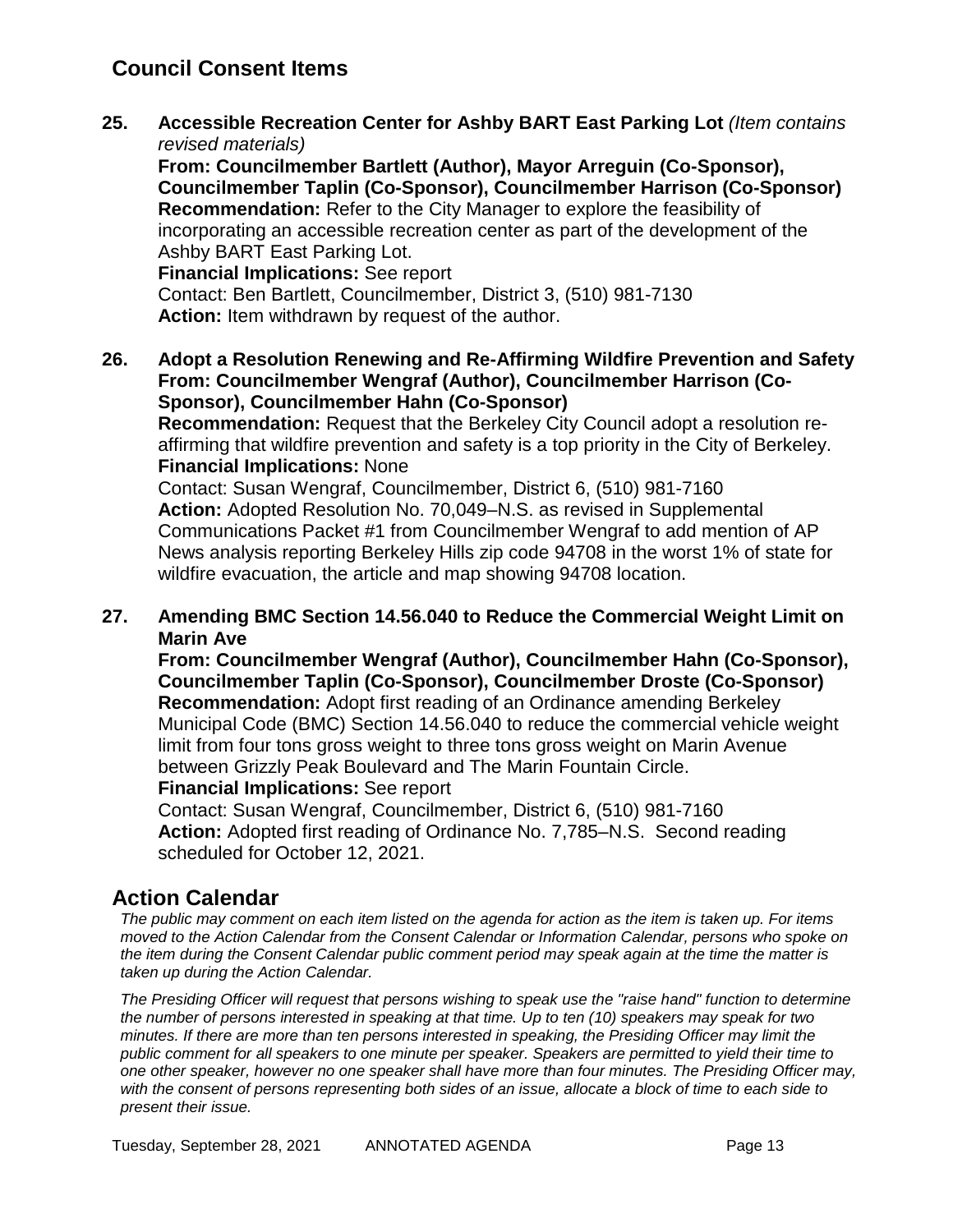### **Action Calendar – Public Hearings**

*Action items may be reordered at the discretion of the Chair with the consent of Council.*

*Staff shall introduce the public hearing item and present their comments. This is followed by five-minute presentations each by the appellant and applicant. The Presiding Officer will request that persons wishing to speak use the "raise hand" function to be recognized and to determine the number of persons interested in speaking at that time.*

*Up to ten (10) speakers may speak for two minutes. If there are more than ten persons interested in speaking, the Presiding Officer may limit the public comment for all speakers to one minute per speaker. The Presiding Officer may with the consent of persons representing both sides of an issue allocate a block of time to each side to present their issue.*

*Each member of the City Council shall verbally disclose all ex parte contacts concerning the subject of the hearing. Councilmembers shall also submit a report of such contacts in writing prior to the commencement of the hearing. Written reports shall be available for public review in the office of the City Clerk.*

### **28. ZAB Appeal: 2943 Pine Avenue, Use Permit #ZP2020-0107 From: City Manager**

**Recommendation:** Conduct a public hearing, and, upon conclusion, adopt a Resolution affirming the Zoning Adjustments Board (ZAB) decision to approve Use Permit #ZP2020-0107 to construct a 729 square-foot, second-story addition to an existing one-story 1,822 square-foot single-family dwelling, with an average height of 23 feet 1 inch, add a fifth bedroom, and legalize an existing 10-foot fence at the rear and left side, on a lot that is existing non-conforming for lot coverage, and dismiss the appeal.

#### **Financial Implications:** None

Contact: Jordan Klein, Planning and Development, (510) 981-7400

**Public Testimony:** The Mayor opened the public hearing. 12 speakers.

M/S/C (Arreguin/Wengraf) to close the public hearing.

**Vote:** Ayes – Kesarwani, Taplin, Bartlett, Harrison, Hahn, Wengraf, Robinson, Arreguin; Noes – None; Abstain – None; Absent – Droste (Recused – lives within 500 feet of subject property).

**Action:** M/S/C (Hahn/Harrison) to adopt Resolution No. 70,050–N.S. affirming the Zoning Adjustments Board (ZAB) decision to approve Use Permit #ZP2020-0107 to construct a 729 square-foot, second-story addition to an existing one-story 1,822 square-foot single-family dwelling, with an average height of 23 feet 1 inch, add a fifth bedroom, and legalize an existing 10-foot fence at the rear and left side, on a lot that is existing non-conforming for lot coverage, and dismiss the appeal. **Vote:** Ayes – Kesarwani, Taplin, Bartlett, Harrison, Hahn, Wengraf, Robinson, Arreguin; Noes – None; Abstain – None; Absent – Droste (Recused – lives within 500 feet of subject property).

**Action:** M/S/C (Arreguin/Wengraf) to suspend the rules and extend the meeting to 11:30 p.m. to hear Items 30 and 32 and stating the intent to call a special meeting to hear Item 31. **Vote:** All Ayes.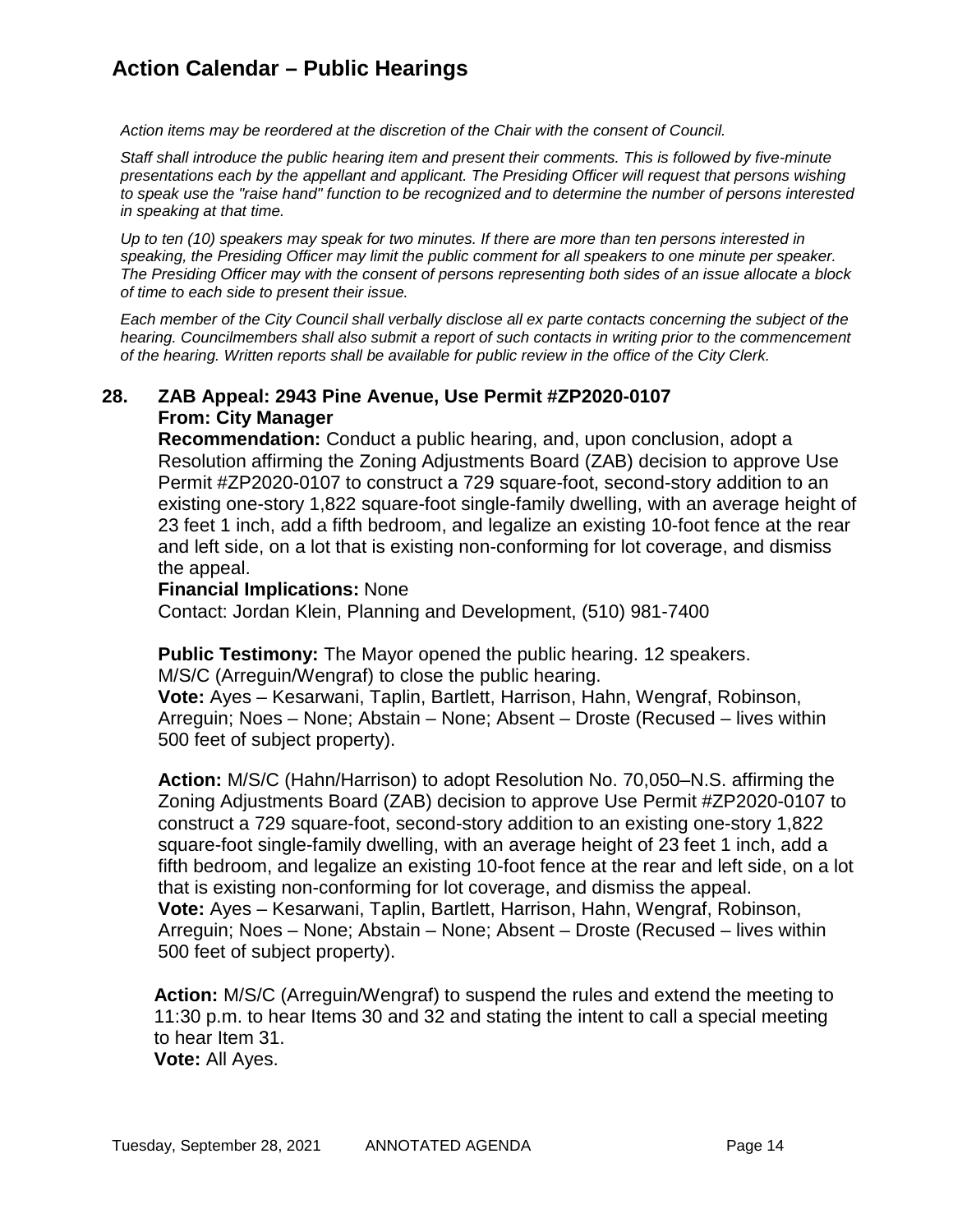### **Action Calendar – Public Hearings**

**29. Response to Short Term Referral for Amendments to Accessory Dwelling Unit (ADU) Ordinance to Address Public Safety Concerns; Amending BMC Chapters 23C.24 and 23F.04** *(Continued from July 13, 2021)*

**From: City Manager**

**Recommendation:** Conduct a public hearing and, upon conclusion, adopt the first reading of a local Accessory Dwelling Unit (ADU) Ordinance [Berkeley Municipal Code (BMC) Chapter 23C.24] and amendments to relevant Definitions [BMC Chapter 23F.04] in the Zoning Ordinance.

#### **Financial Implications:** None

Contact: Jordan Klein, Planning and Development, (510) 981-7400

Action: Item continued to October 12, 2021 including Supplemental material in Supplemental Communications Packet #1 from Councilmember Harrison.

### **30. Adopt a Resolution and Ordinance for a Shared Electric Micromobility Permit Program**

### **From: City Manager**

**Recommendation:** Conduct a public hearing and upon its conclusion: 1. Adopt a Resolution approving a Shared Electric Micromobility Permit Program,

establishing fees for the program, and designating the City Manager as custodian of the program; and

2. Adopt the first reading of an Ordinance adding Berkeley Municipal Code Chapter 14.63 and amending Chapter 14.68 to establish the Shared Electric Micromobility Permit Program and related parking regulations.

### **Financial Implications:** See report

Contact: Liam Garland, Public Works, (510) 981-6300

**Public Testimony:** The Mayor opened the public hearing. 6 speakers. M/S/C (Arreguin/Robinson) to close the public hearing. **Vote:** All Ayes.

**Action:** M/S/C (Arreguin/Hahn) to suspend the rules and extend the meeting to 11:40 p.m.

**Vote:** All Ayes.

**Action:** M/S/C (Robinson/Arreguin) to 1. Adopt Resolution No. 70,051–N.S.; 2. Adopt first reading of Ordinance No. 7,786–N.S.; 3. Amend the Terms and Conditions document to raise the speed limit for e-bikes to 20 mph; and 4. Refer to the City Manager to develop a process for micromobility operators to request and pay the City to convert on-street vehicle parking spaces to shared micromobility parking, especially in high use areas downtown, near campus, and along commercial corridors. Second reading scheduled for October 12, 2021. **Vote:** All Ayes.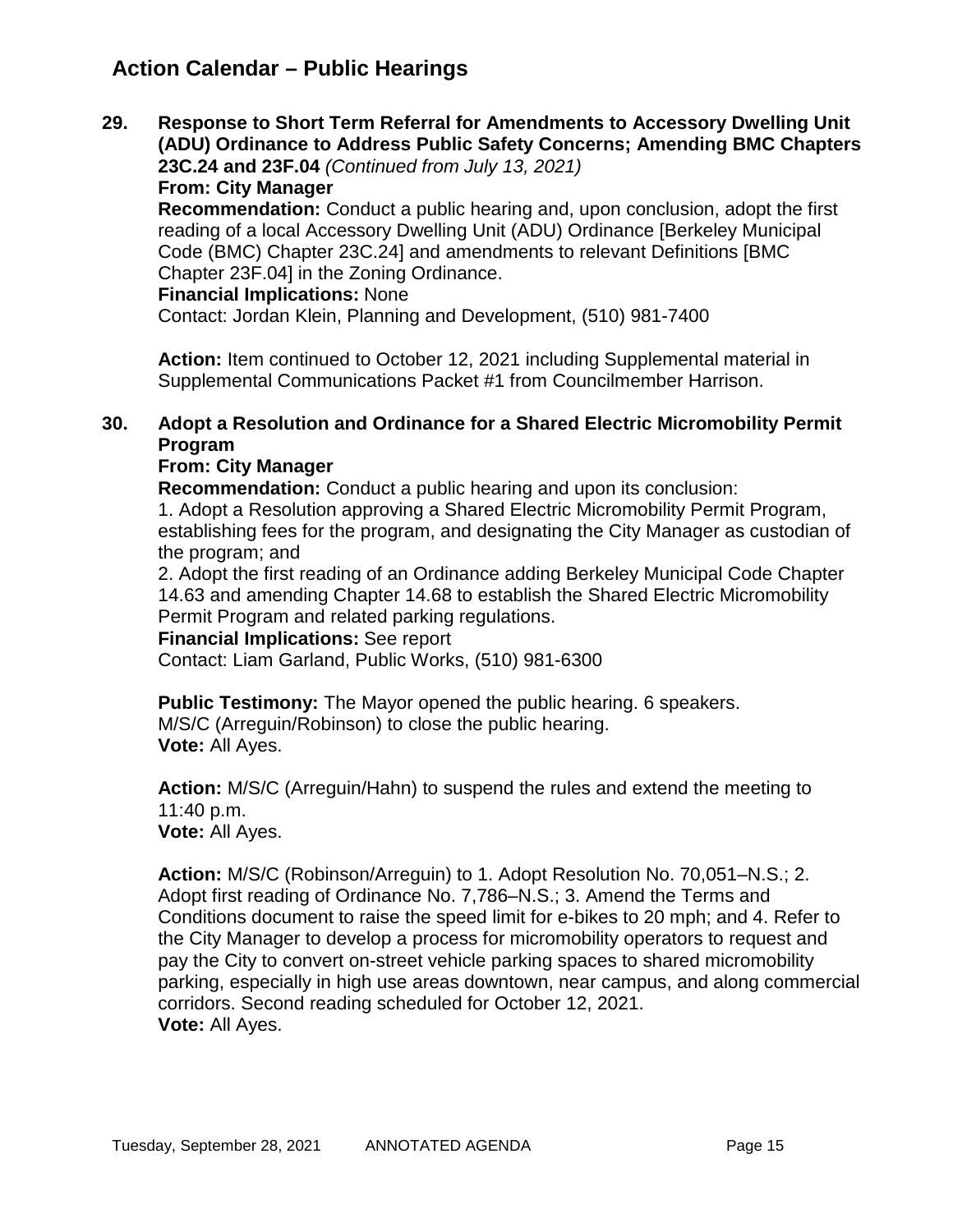### **Action Calendar**

**31. Approval of Interim Regulations for the Police Accountability Board and Office of the Director of Police Accountability for Handling Complaints Against Sworn Officers of the Police Department**

**From: Police Accountability Board and Director of Police Accountability Recommendation:** Approve Interim Regulations to be used by the Police Accountability Board and Director of Police Accountability for Handling Complaints Against Sworn Officers of the Police Department under City Charter Article XVIII, Section 125 (Measure II). The City Council is asked to choose between the Board's modified proposal, conditioned upon City Attorney approval, or the Interim Director's preferred version.

### **Financial Implications:** None

Contact: Katherine Lee, Interim Director of Police Accountability, (510) 981-4950 **Action:** Item 31 continued to a special meeting of the City Council at a date to be determined by the Mayor.

### **Action Calendar – Public Hearing**

**32. Adoption of the Baseline Zoning Ordinance (BZO)** *(Continued from September 14, 2021) (Item contains supplemental material)*

### **From: City Manager**

**Recommendation:** Conduct a public hearing and, upon conclusion, adopt the first reading of an Ordinance rescinding the current Berkeley Municipal Code (BMC) Title 23 and adopting the new Baseline Zoning Ordinance (BZO) as BMC Title 23 with an effective date of December 1, 2021.

**Financial Implications:** See report

Contact: Jordan Klein, Planning and Development, (510) 981-7400

**Public Testimony:** The Mayor opened the public hearing. 1 speaker. M/S/C (Arreguin/Wengraf) to close the public hearing. **Vote:** All Ayes.

**Action:** M/S/C (Hahn/Wengraf) to adopt first reading of Ordinance No. 7,787–N.S. as presented in Supplemental Communications Packet #2 from the City Manager. Second reading scheduled for October 12, 2021. **Vote:** All Ayes.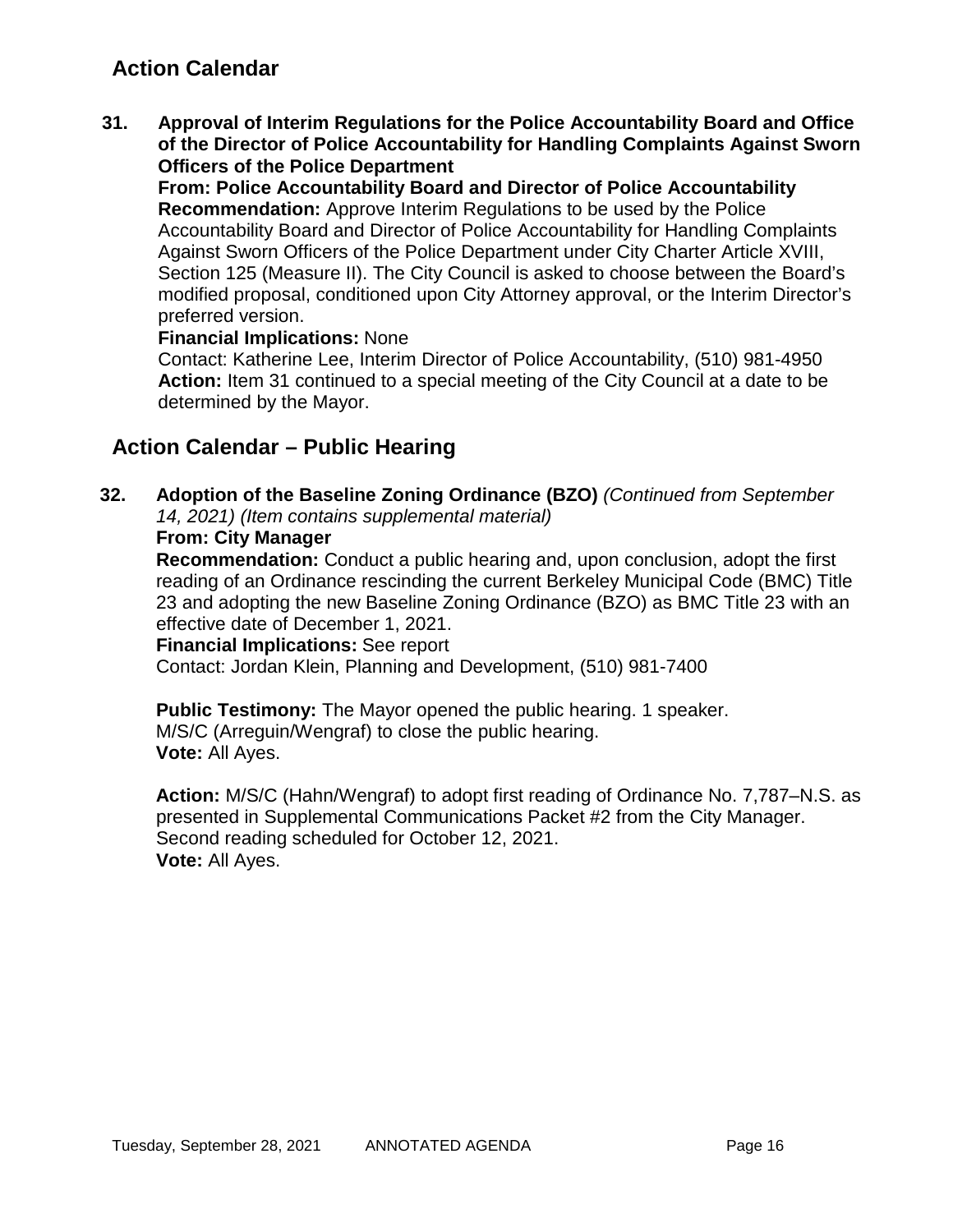### **Action Calendar**

**33. Objective Standards Recommendations for Density, Design and Shadows From: Joint Subcommittee for the Implementation of State Housing Laws** *(Continued from September 14, 2021) (Item contains supplemental material)* **Recommendation:** Refer to the Planning Commission and Design Review Committee to review the recommendations from the Joint Subcommittee for the Implementation of State Housing Laws (JSISHL) for objective standards for density, design and shadows and draft Zoning Ordinance amendments for City Council consideration.

**Financial Implications:** See report Contact: Alene Pearson, Commission Secretary, (510) 981-7400 **Action:** Item 33 continued to October 12, 2021.

### **Information Reports**

- **34. Sanctuary City Contracting Compliance Report for FY 2020 From: City Manager** Contact: Henry Oyekanmi, Finance, (510) 981-7300 **Action:** Received and filed.
- **35. Financial First Aid Kit: A Guide to Emergency Financial Preparedness for Berkeley Residents From: Auditor** Contact: Jenny Wong, Auditor, (510) 981-6750 **Action:** Received and filed.

### **Public Comment – Items Not Listed on the Agenda –** 1 speaker.

### **Adjournment**

Adjourned at 11:40 p.m.

### **Communications**

### **Item #26: ZAB Appeal: 2943 Pine Avenue, Use Permit #ZP2020-0107**

- 1. Anne Nachtwey
- 2. Everett and Shannon Hartwell

### **Tent Encampments - Homelessness**

- 3. Jae Wheeler, oh behalf of Music Lovers, Inc. (2)
- 4. Charles Clarke
- 5. Jed Waldman

### **BART Housing**

- 6. Ann Einkelstein
- 7. Theo Posselt
- 8. Serena Lim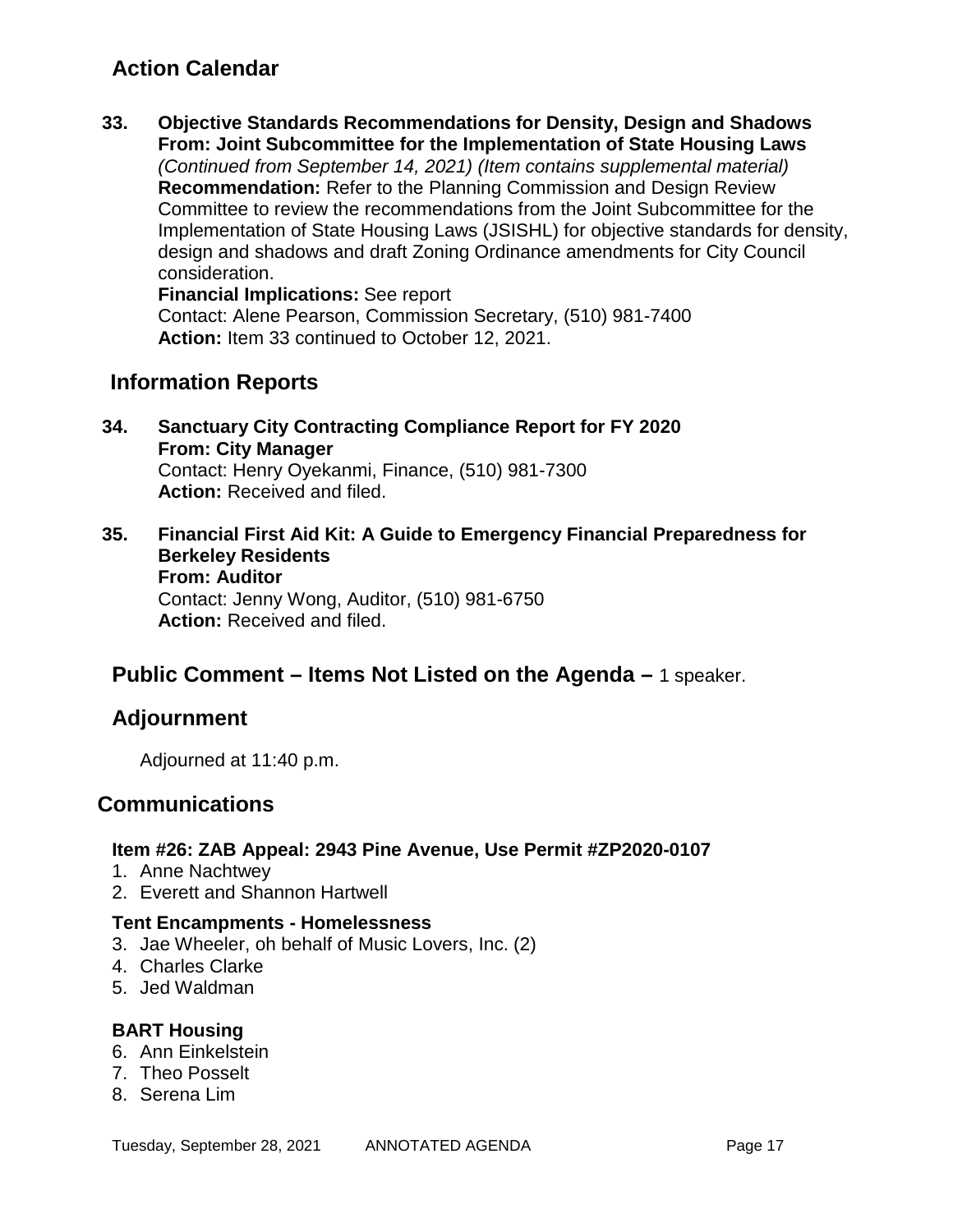9. Elliot Parrish 10.Matthew Wadlund 11.Tyson Miklebost 12.Forest Kaser 13.Laura Stevens 14.Jane Scantlebury 15.Ariella Granett 16.Betsy Thagard 17.Donna Graves 18.Sean Kennedy 19.Laura Klein 20.Marcia Freedman

#### **Masks – Vaccines – COVID-19**

21.Wise Queen 22.Alfred Manning 23.Snowsu2t3@ 24.Vivian Warkentin

### **Satellite Affordable Housing Associates (SAHA)**

25.Sabina McMurtry

**UA Homes** 26.Benjamin Hubbell

**Drinking Water in Berkeley** 27.David Lerman

**East Bay Community Energy** 28.EBCE

**1740 San Pablo Ave New Construction – Funding Application** 29.Kate Traynor, on behalf of BRIDGE

# **Support for Affordable Housing Overlay**

30.BNHCA Steering Committee

### **Free Speech at Council Meetings**

31.Barbara Gilbert 32.Eric Friedman

**Ashby Garden at 1376 Ashby - Land Purchase Proposal** 33.Bonnie Borucki

### **Supplemental Communications and Reports 1**

**Re-Establishing a COVID-19 Business Damage Mitigation Fund**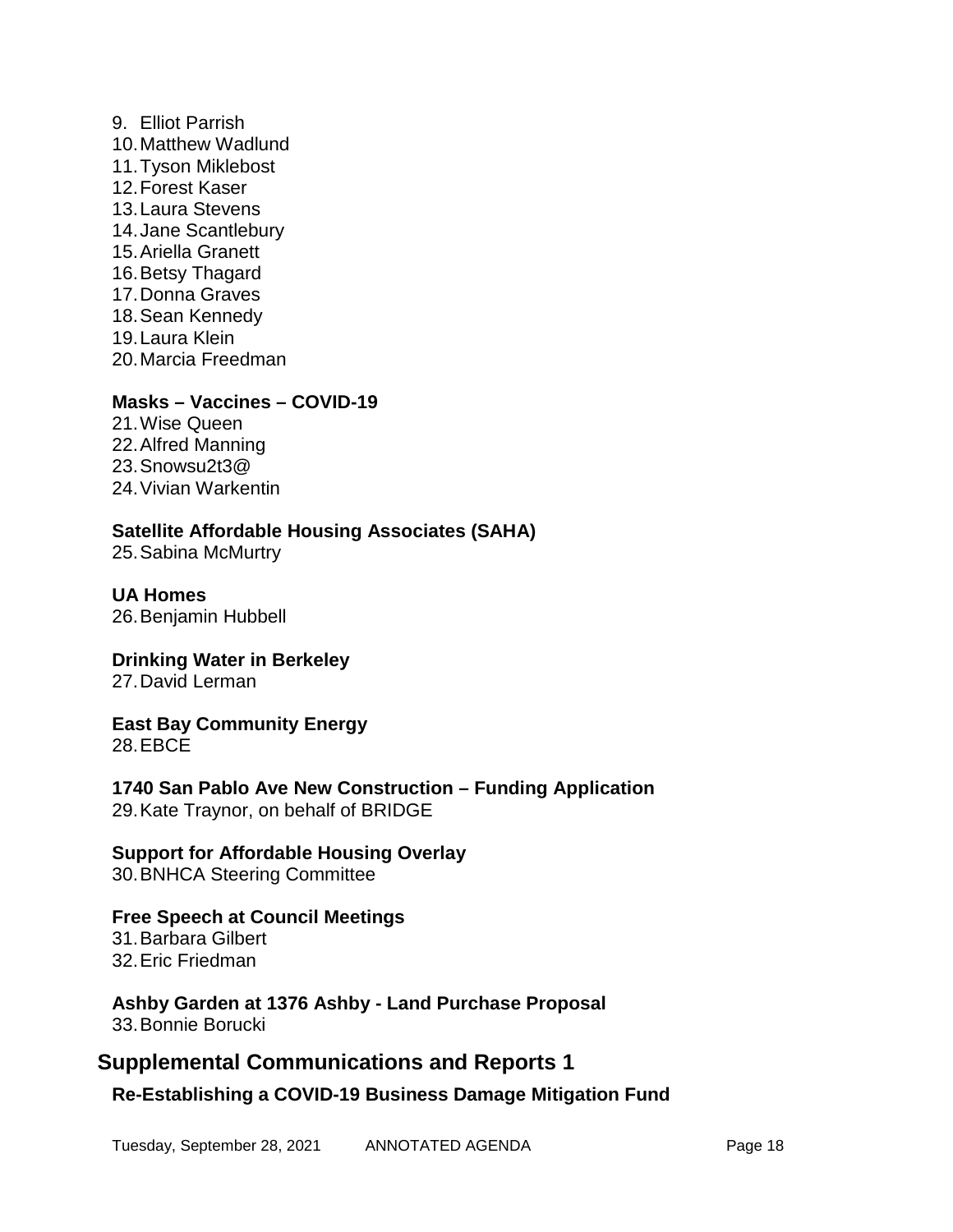34.Urgent item, submitted by Mayor Arreguin

#### **Item #26: Adopt a Resolution Renewing and Re-Affirming Wildfire Prevention and Safety**

35.Revised material, submitted by Councilmember Wengraf

**Item #28: ZAB Appeal: 2943 Pine Avenue, Use Permit #ZP2020-0107** 36.Linda Yen

#### **Item #29: Response to Short Term Referral for Amendments to Accessory Dwelling Unit (ADU) Ordinance to address Public Safety Concerns; Amending BMC Chapters 23C.24 and 23F.04**

- 37.Supplemental material, submitted by Councilmember Harrison
- 38.Jenniffer Hamilton
- 39.Ben Obriecht
- 40.Claudia Kawczynska
- 41.Debra Sanderson, Co-chair, ADU Task Force

### **Item #31: Approval of Interim Regulations for the Police Accountability Board and Office of the Director of Police Accountability for Handling Complaints Against Sworn Officers of the Police Department**

42.Zipporah Collins

### **Item #32: Adoption of the Baseline Zoning Ordinance (BZO)**

43.Supplemental material, submitted by Planning

### **Supplemental Communications and Reports 2**

#### **Item #22: Referral to Strengthen Public Health and Environmental Impact Mitigation for Industrial Facilities in the Manufacturing Zone**

44.Revised material, submitted by Councilmember Kesarwani

### **Item #23: Amending BMC Section 14.56.070 for 3-Ton Commercial Truck Weight Limit on Berkeley's Bicycle Boulevards and on At-Risk West Berkeley Residential Streets**

45.Supplemental material, submitted by Councilmember Taplin 46.Igor Tregub

### **Item #28: ZAB Appeal: 2943 Pine Avenue, Use Permit #ZP2020-0107**

47.Rena Rickles Law Office (5)

48.Linda Yen

**Item #29: Response to Short Term Referral for Amendments to Accessory Dwelling Unit (ADU) Ordinance to address Public Safety Concerns; Amending BMC Chapters 23C.24 and 23F.04**

49.George Porter

### **Item #30: Adopt a Resolution and Ordinance for a Shared Electric Micromobility Permit Program**

50.Ben Gerhardstein, on behalf of Walk Bike Berkeley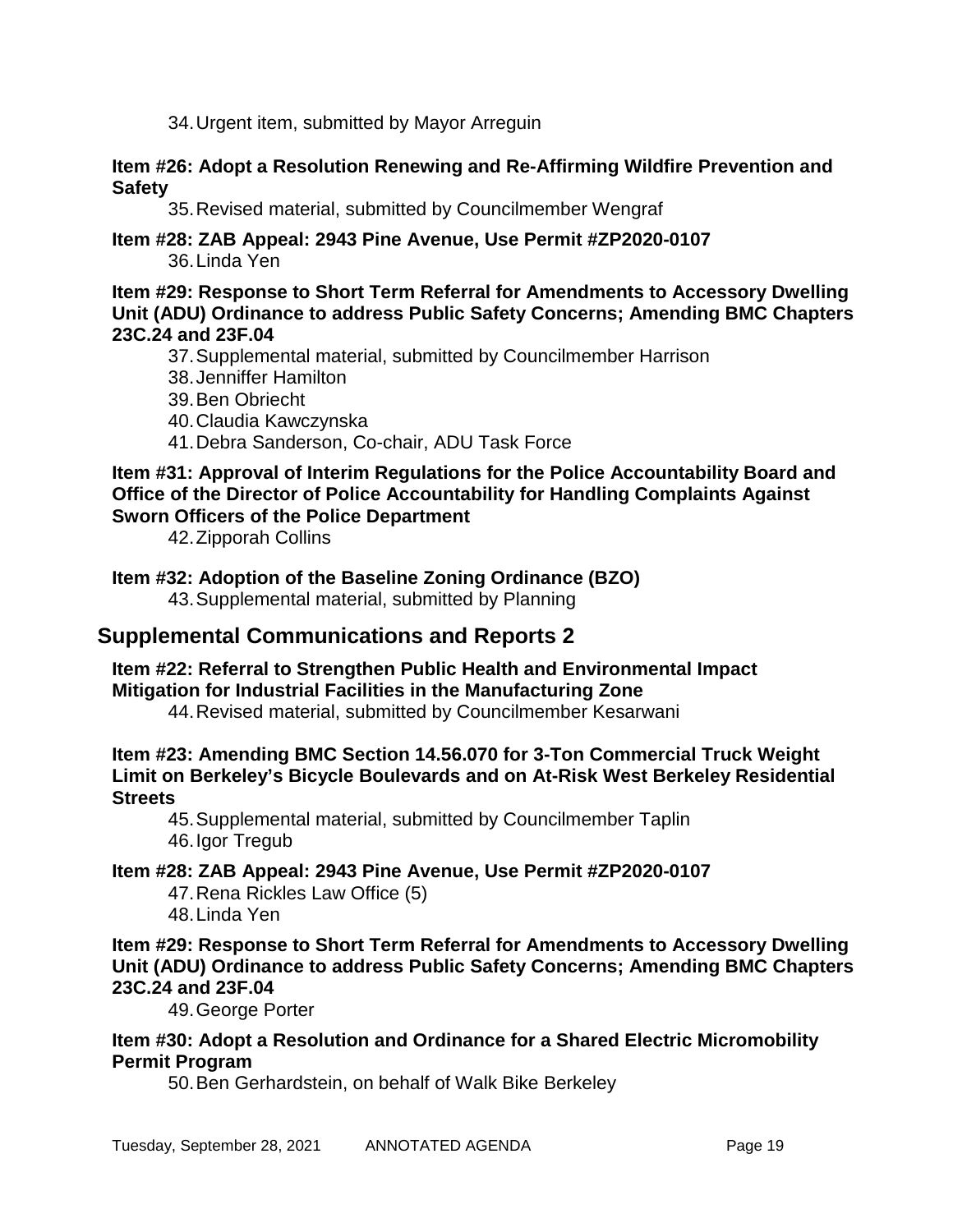#### **Item #31: Approval of Interim Regulations for the Police Accountability Board and Office of the Director of Police Accountability for Handling Complaints Against Sworn Officers of the Police Department**

51.Revised material, submitted by the Police Accountability Board

- 52.Sally Nelson
- 53.Margot Smith

### **Item #32: Adoption of the Baseline Zoning Ordinance (BZO)**

54.Supplemental material, submitted by Planning

### **Supplemental Communications and Reports 3**

### **Re-Establishing a COVID-19 Business Damage Mitigation Fund**

55.Supplemental material, submitted by Mayor Arreguin

### **Resolution Making Required Findings Pursuant to the Government Code and Directing City Legislative Bodies to Continue to Meet Via Videoconference and Teleconference**

56.Urgent item, submitted by the City Attorney's Office

### **Item #16: Exclusive Negotiating Agreement with Innovation Properties Group for 199 Seawall Drive**

57.Revised material, submitted by Parks, Recreation and Waterfront

### **Item #18: Lease Agreement with Motorola Solutions for Public Safety Radios**

58.Supplemental material, submitted by Councilmember Harrison

- 59.Maryann O'Sullivan
- 60.Yael Platt
- 61.Elana Auerbach
- 62.Negeene Mosaed
- 63.Romeo Channer
- 64.Michael Freeman

#### **Item #22: Referral to Strengthen Public Health and Environmental Impact Mitigation for Industrial Facilities in the Manufacturing Zone**

65.Igor Tregub, on behalf of the Sierra Club

### **Item #23: Amending BMC Section 14.56.070 for 3-Ton Commercial Truck Weight Limit on Berkeley's Bicycle Boulevards and on At-Risk West Berkeley Residential Streets**

66.Supplemental material, submitted by Councilmember Taplin

### **Item #28: ZAB Appeal: 2943 Pine Avenue, Use Permit #ZP2020-0107**

- 67.Presentation, submitted by Planning
- 68.Rena Rickles

### **Item #29: Response to Short Term Referral for Amendments to Accessory Dwelling Unit (ADU) Ordinance to address Public Safety Concerns; Amending BMC Chapters 23C.24 and 23F.04**